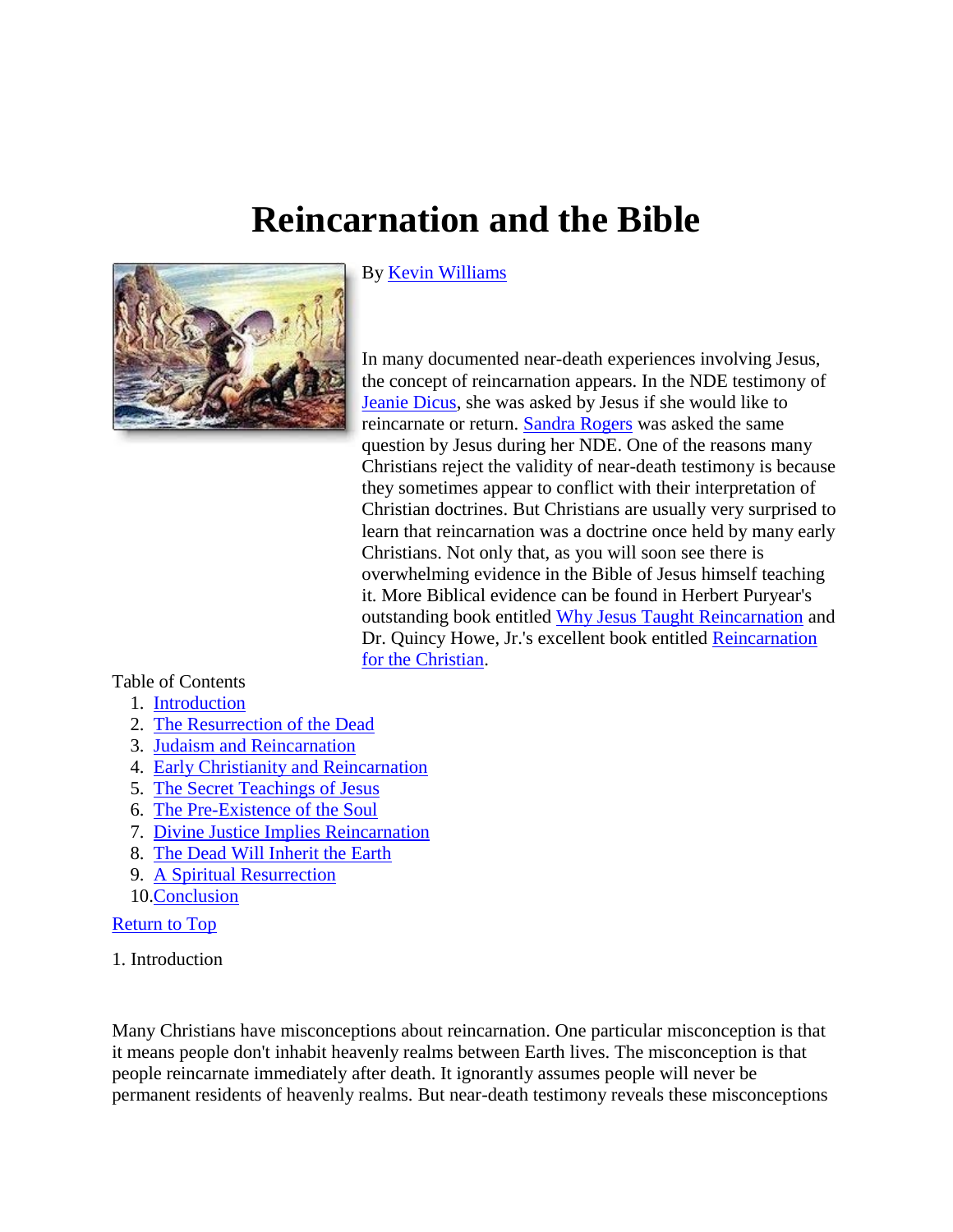to be just that - misconceptions. People are free to spend an "eternity of eternities" in afterlife realms before reincarnating to Earth again. There is freedom of choice. This is because [time, as](http://www.near-death.com/experiences/research13.html)  [we know it on Earth, does not exist in the afterlife realms as it does here.](http://www.near-death.com/experiences/research13.html) The ultimate purpose for reincarnation is for us to learn enough lessons and gain enough experience from Earth lives that reincarnation is no longer necessary. Like a graduation. Reincarnation is not the goal. Eternal life means never having to die anymore. That is the goal - overcoming death and rebirth. Reincarnation is the method and means to attain this goal. For more information on this visit my [research conclusions](http://www.near-death.com/experiences/research35.html) on reincarnation.

A good understanding of reincarnation begins by understanding the ancient teachings on the subject and comparing them to what we know about NDEs. The following are teachings of the various ancient religions on reincarnation.

# [Return to Top](http://www.near-death.com/experiences/rebirth01.html#top)

#### 2. The Resurrection of the Dead

For thousands of years, Christians believed that when a person dies their soul would sleep in the grave along with their corpse. This soul sleep continues until a time in the future known as the "last day" or also known as the "final judgment." This doctrine concerns a time when Jesus supposedly returns in the sky and clouds with the angels to awakened sleeping souls in the graves. Then all corpses will crawl out of their graves like in the movie "Night of the Living Dead." This doctrine is the orthodox Christian doctrine called "resurrection" and it is the result of a misunderstanding of the higher teachings of Jesus concerning the reincarnation of the spirit into a new body and the real resurrection which is a spiritual rebirth or "awakening" within a person already alive. The orthodox concept of resurrection as the "Night of the Living Dead" is also the result of a great schism which occurred in early Christian history concerning pre-existence and the nature of Jesus. Was he a man who became God? Was he God born as a man? The struggle was between the Church established by Paul in Rome and the remnants of the Jerusalem Church who fled to Egypt after Rome invaded Israel in 70 AD. The Roman faction rejected pre-existence and reincarnation and believed Jesus was God become man. The Jerusalem faction knew Jesus was a man who achieved the human-divine at-one-ment which is the goal of everyone to escape reincarnation cycle of birth and death and have eternal life. But Rome won the political battle and the orthodox definition of resurrection was reduced to an end-of-time "Night of the Living Dead."

Many Christians would be surprised to learn that the resurrection of corpses did not originate with Christianity or with Judaism. It originated with the [Zoroastrian religion](http://mb-soft.com/believe/txo/zoroastr.htm) in ancient Persia (of Magi fame). During the Babylonian exile of the Jews in Old Testament times, the Jews were influenced by Zoroastrian concepts such as the resurrection of corpses, a final day of judgment, the dualism of good versus evil, the hierarchy of angels including fallen angels, and the arch rival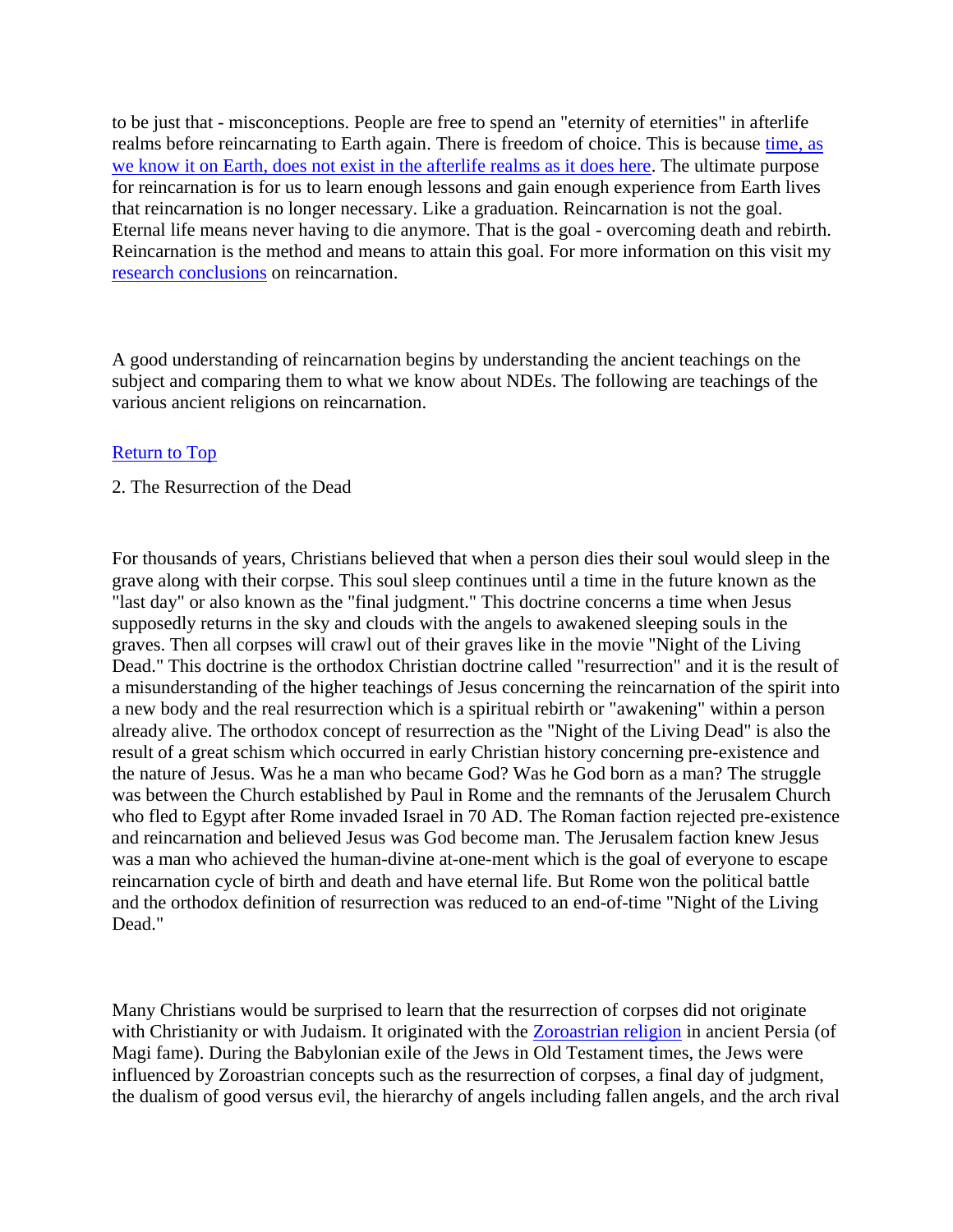of God called Satan. Over time, these Zoroastrian doctrines were incorporated into the religious doctrines of Judaism. From those days forward, a foreign concept of regeneration called "resurrection" competed with the much older concept of reincarnation and the concept of Sheol concepts that can be found in the Hebrew scriptures.

# [Return to Top](http://www.near-death.com/experiences/rebirth01.html#top)

#### 3. Judaism and Reincarnation

The first-century Jewish historian [Flavius Josephus](http://members.aol.com/FLJOSEPHUS/home.htm) wrote about the [Pharisees](http://www.livius.org/saa-san/sadducees/sadducees.html?artid=252&letter=P&search=Pharisees) being believers in reincarnation. The Pharisees were the Jewish sect which Paul belonged to before his NDE and conversion to Christianity. Josephus wrote about the Pharisees' belief that the souls of evil men are punished after death. But the souls of good men are "removed into other bodies" and they will have "power to revive and live again."

From time to time throughout Jewish history, there was a persistent belief about dead prophets returning to life through reincarnation. But the [Sadducees,](http://www.livius.org/saa-san/sadducees/sadducees.html?artid=40&letter=S) a purist sect of Judaism, rejected the Persian concepts of resurrection and all Hellenistic influences involving reincarnation that was happening in Jesus' day. The Sadducees accepted only the orthodox Hebrew belief in Sheol. So there were a variety of influences going on in Jerusalem at the time of Jesus.

When Jesus began his ministry, many people wondered if he was the reincarnation of one of the prophets. Some people wondered the same thing concerning John the Baptist. And even Jesus affirmed to his disciples that John the Baptist was indeed the reincarnation of the prophet Elijah. Throughout his ministry, Jesus taught people about the true resurrection - a spiritual rebirth within a living person. Thus, when Jesus stated that he was the resurrection and the life, he was teaching them a radical new principle. It was a rebirth of the spirit - not into a new body - as when we are born from our mother's womb - but a rebirth of our spirit within the body we now inhabit. Jesus was distinguishing between what was already believed in those days concerning the afterlife and a new teaching concerning a spiritual change within us that can lead to liberation. He was making a distinction between "the resurrection of the body" (returning to life from physical death) and "the resurrection of the spirit" (returning to life from spiritual death). As you will soon see, this confusion concerning Jesus teachings is documented in John 3 when Jesus had to explain to Nicodemus the difference between physical rebirth and spiritual rebirth.

# [Return to Top](http://www.near-death.com/experiences/rebirth01.html#top)

# 4. Early Christianity and Reincarnation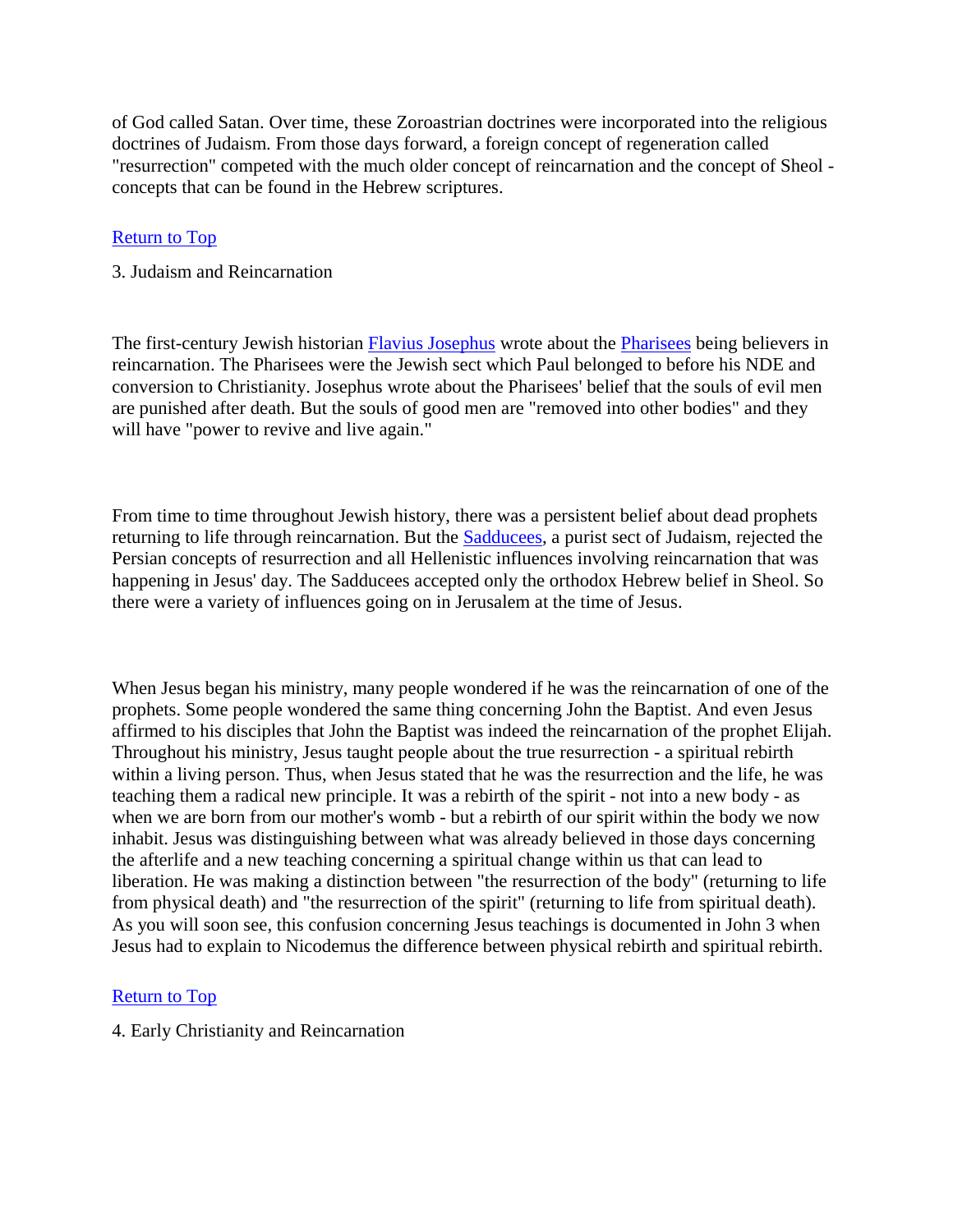The first great Father of the early Orthodox Church was [Origen](http://www.utm.edu/research/iep/o/origen.htm) (185-254 AD) who was the first person since Paul to develop a system of theology around the teachings of Jesus. Origen was an ardent defender of pre-existence and reincarnation. Pre-existence is the religious concept of the soul as not being created at birth; rather the soul existed before birth in heaven or in a past life on Earth. Origen taught that pre-existence is found in Hebrew scriptures and the teachings of Jesus.

Origen was a disciple of Clement of Alexandria who was a disciple of the apostle Peter. Clement and Origen wrote about receiving secret teachings of Jesus handed down from the apostles. One of these secret teachings was the concept of physical and spiritual rebirth. The existence of secret teachings and mysteries from Jesus is recorded in the Bible. Here are some of them:

"He replied, 'The knowledge of the secrets of the kingdom of heaven has been given to you, but not to them. Whoever has will be given more, and he will have an abundance.'" (Matthew 13:11-12)

"I have become its servant by the commission God gave me to present to you the word of God in its fullness - the mystery that has been kept hidden for ages and generations, but is now disclosed to the saints. To them God has chosen to make known among the Gentiles the glorious riches of this mystery, which is Christ in you, the hope of glory." (Colossians 1:25-27)

"Listen, I tell you a mystery: We will not all sleep, but we will all be changed." (1 Corinthians 15:51)

The doctrines of pre-existence and reincarnation existed as secret teachings of Jesus until they were declared a heresy by the Roman Church in 553 A.D at the [Second Council of](http://en.wikipedia.org/wiki/Second_Council_of_Constantinople)  [Constantinople.](http://en.wikipedia.org/wiki/Second_Council_of_Constantinople) It was at this time that the Roman Church aggressively destroyed competing teachings and so-called heresies within the Church. Along with the destruction of unorthodox teachings came the destruction of Jews, Gnostics, and ultimately anyone who stood in the way of the Inquisition and Crusades.

But on December, 1945, writings containing many of these [secrets of early Christianity](http://en.wikipedia.org/wiki/Nag_Hammadi_library) were unearthed in Upper Egypt. This area was one of the the main locations where Christians fled to when the Romans invaded Israel. It was here that these secrets were continued to be taught. Undisturbed since their concealment almost two thousand years ago, these writings of the secret teachings belonged to a early sect of Christians called [Gnostics](http://en.wikipedia.org/wiki/Fathers_of_Christian_Gnosticism) and these writings ranked in importance with the [Dead Sea Scrolls](http://en.wikipedia.org/wiki/Dead_Sea_Scrolls) which were discovered two years later. These so-called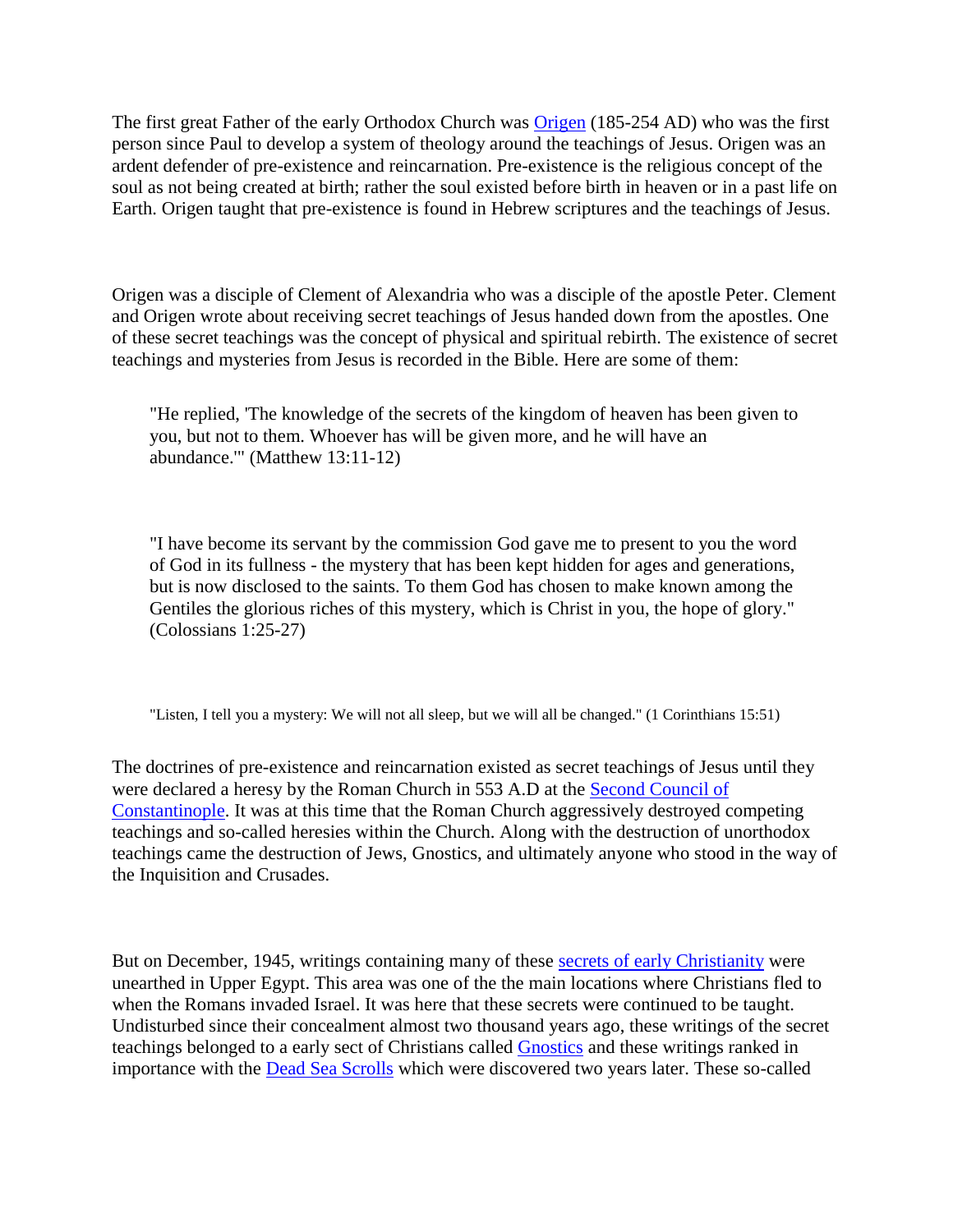secret teachings concerning life and death are strikingly similar to what we know about neardeath experiences.

In early Christian Gnosticism, the [pneumatics](http://en.wikipedia.org/wiki/Pneumatic_%28Gnosticism%29) (from Greek "spirit") were people of the highest level of spiritual development who are fully initiated into the mysteries of Christ and are spiritually resurrected. The [hylics](http://en.wikipedia.org/wiki/Hylics) (from Greek "matter") were people of the lowest level of spiritual development, the general public, those outside of this ["gnosis"](http://en.wikipedia.org/wiki/Gnosis) (from Greek "knowledge") taught secretly by Jesus. Those of the mid-level type of human being were called ["psychics"](http://en.wikipedia.org/wiki/Soul) (from Greek "soul"), who were considered "soulful", partially initiated, matter-bound beings. The pneumatics, "people of the spirit," saw themselves as having escaped the fate of the "flesh" and the material world through the way set down by Jesus. In Christian Gnostic terms, Jesus became the ["Word,](http://en.wikipedia.org/wiki/John_1:1)" i.e., the ["logos,](http://en.wikipedia.org/wiki/Logos_%28Christianity%29)" who acts in the world on God's behalf and can appear in human form and through whom all things are made as divine. The Gospel of John identifies Jesus as the incarnation of this Logos.

# [Return to Top](http://www.near-death.com/experiences/rebirth01.html#top)

5. The Secret Teachings of Jesus

There are many passages in scripture where Jesus affirms the reality of reincarnation. Here we will examine some of them.

The episode in the Bible where Jesus identified John the Baptist as the reincarnation of Elijah the prophet is one of the clearest statements which Jesus made concerning reincarnation.

"For all the prophets and the law have prophesied until John. And if you are willing to receive it, he is Elijah who was to come." (Matthew 11:13-14)

In the above passage, Jesus clearly identifies John the Baptist as the reincarnation of Elijah the prophet. Later in Matthew's gospel Jesus reiterates it.

"And the disciples asked him, saying, 'Why then do the scribes say that Elijah must come first?'

"But he answered them and said, 'Elijah indeed is to come and will restore all things. But I say to you that Elijah has come already, and they did not know him, but did to him whatever they wished. So also shall the Son of Man suffer at their hand.'

"Then the disciples understood that he had spoken of John the Baptist." (Matthew 17:10-13)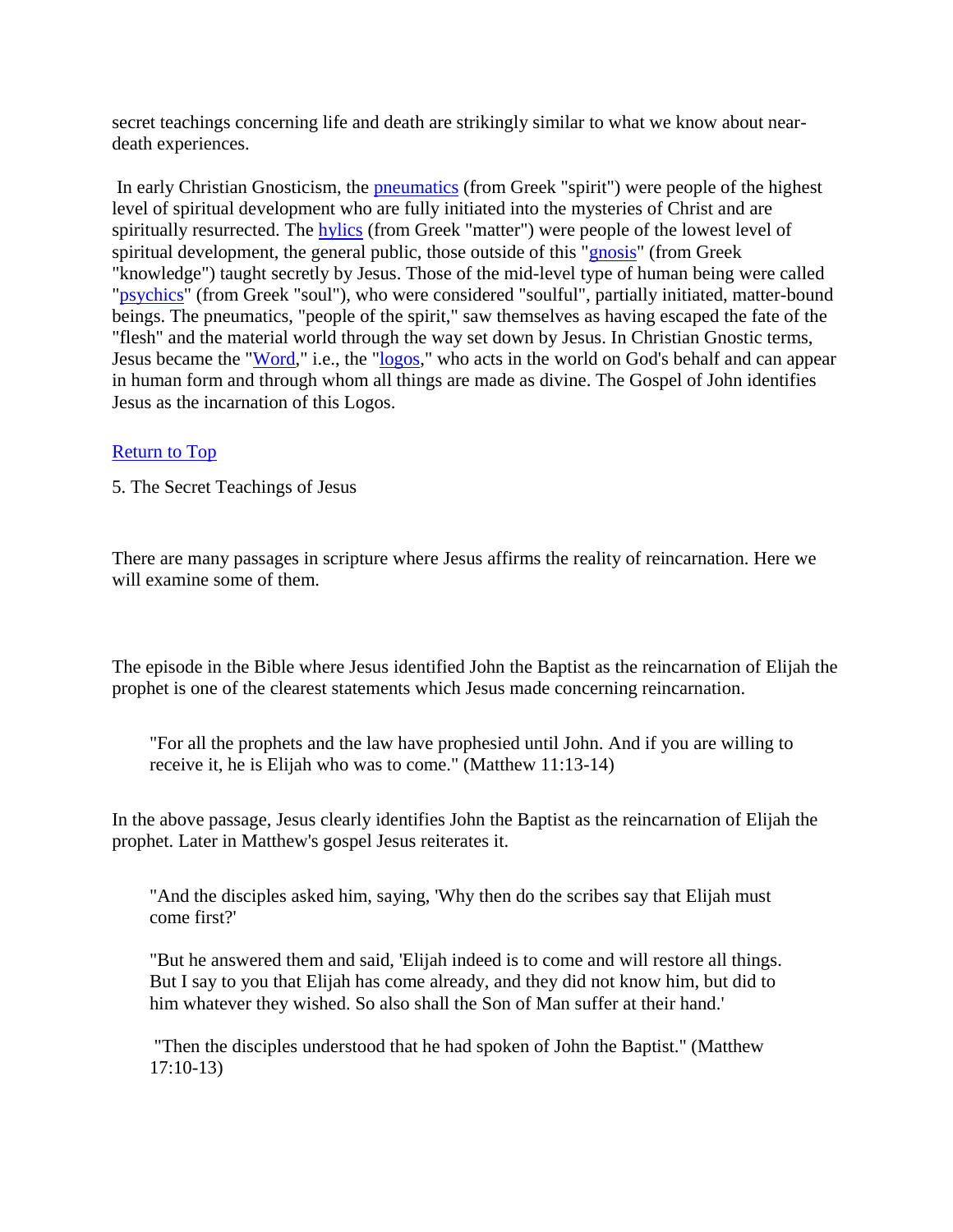In very explicit language, Jesus identified John the Baptist as the reincarnation of Elijah. Even the disciples of Jesus understood what Jesus was saying. This identification of John to be the reincarnation of Elijah is very important when it comes to Bible prophecy. By identifying the John with Elijah, Jesus identified himself as the Messiah. The Hebrew scriptures mentions specific signs that would precede the coming of the Messiah. One of them is that Elijah will return first.

"Behold I will send you Elijah the prophet, before the coming of the great and dreadful day of the Lord." (Malachi 4:5)

The above Bible verse is one of the major Messianic promises from God that is found in the Bible. And these John is Elijah references clearly demonstrate the reality of reincarnation. So there are two important conclusions we can draw from this:

- **1.**The Old Testament prophesied that Elijah himself not someone like him or someone in the same ministry as him - but Elijah himself would return before the advent of the Messiah. (Malachi 4:5)
- **2.**Jesus declared John to be Elijah when he stated that Elijah has come. (Matthew 17:10-13)

Now, based on the passages **1.** and **2.** alone, either **3.** or **4.** must be true:

- **3.** John was the reincarnation of Elijah the Prophet; therefore, reincarnation must become once again a part of Judeo-Christian theology. It also means the current concept of resurrection - the "reanimation of corpses on judgment day" - can be discarded and replaced with "the reanimation of spiritually dead LIVING people." In other words, becoming "born again," or receiving "eternal life," or becoming free from the slavery of the birth-death-rebirth cycle. or ...
- **4.** John the Baptist was not Elijah himself, meaning that Elijah himself had not returned. But if this is true, then we must conclude the following:
	- **a.** The Old Testament prophecy about Elijah returning before the advent of the Messiah failed to come to pass (meaning that Biblical prophecy is fallible), **or...**
	- **b.**Jesus was not the Messiah.

So based upon the above logic, only one of the following can be true:

- **(1)** Reincarnation is a reality or...
- **(2)** Jesus was not the Messiah or...
- **(3)** Bible prophecies are not reliable.

But because Jesus' declaration of John as Elijah was overt and direct, then the only logical option is option **(1)** Reincarnation is a reality. Jesus explains in clear language that John is the reincarnation of Elijah:

"After six days Jesus took Peter, James and John with him and led them up a high mountain, where they were all alone. There he was transfigured before them. His clothes became dazzling white, whiter than anyone in the world could bleach them.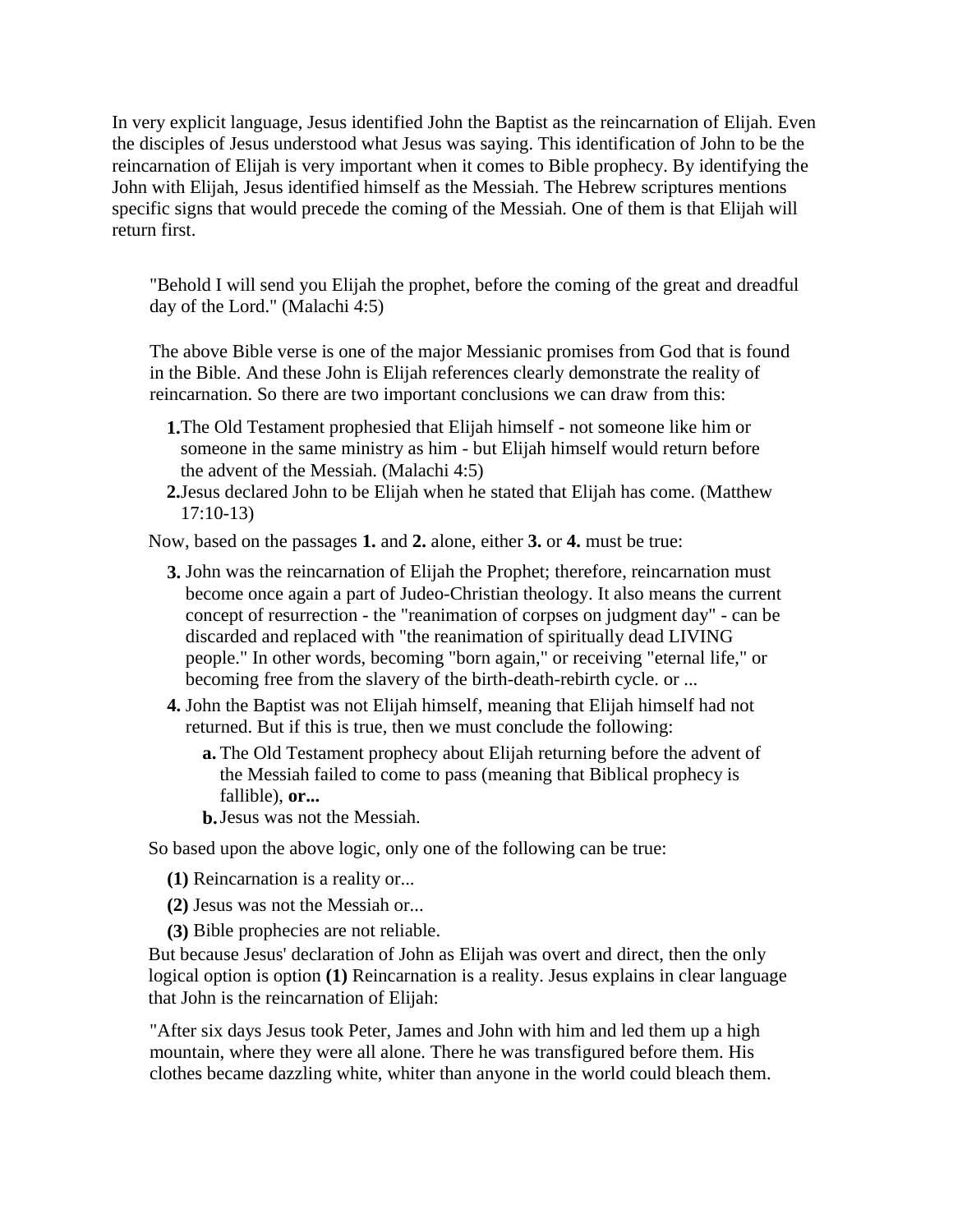And there appeared before them Elijah and Moses, who were talking with Jesus ...

"As they were coming down the mountain, Jesus gave them orders not to tell anyone what they had seen until the Son of Man had risen from the dead.

"They kept the matter to themselves, discussing what 'rising from the dead' meant.

"And they asked him, 'Why do the teachers of the law say that Elijah must come first?'

"Jesus replied, 'To be sure, Elijah does come first, and restores all things.'

"Why then is it written that the Son of Man must suffer much and be rejected?"

"But I tell you, Elijah has come, and they have done to him everything they wished, just as it is written about him." (Mark 9:9-13)

The passage above describes the disciples seeing the spirit of Elijah and wondering again about Elijah's role. Jesus again identifies John to be the reincarnation of Elijah.

The description of Jesus shining with light as the sun and clothes as white as the light is remarkably similar to descriptions of Jesus in many near-death accounts. This transfiguration of Jesus event in the Bible is just one of many events in the Bible that corresponds with near-death experiences.

Another point to make is that the appearance of Elijah and Moses in spirit with Jesus refutes the concept of people sleeping in graves until the last day. In other words, it refutes the concept of resurrection.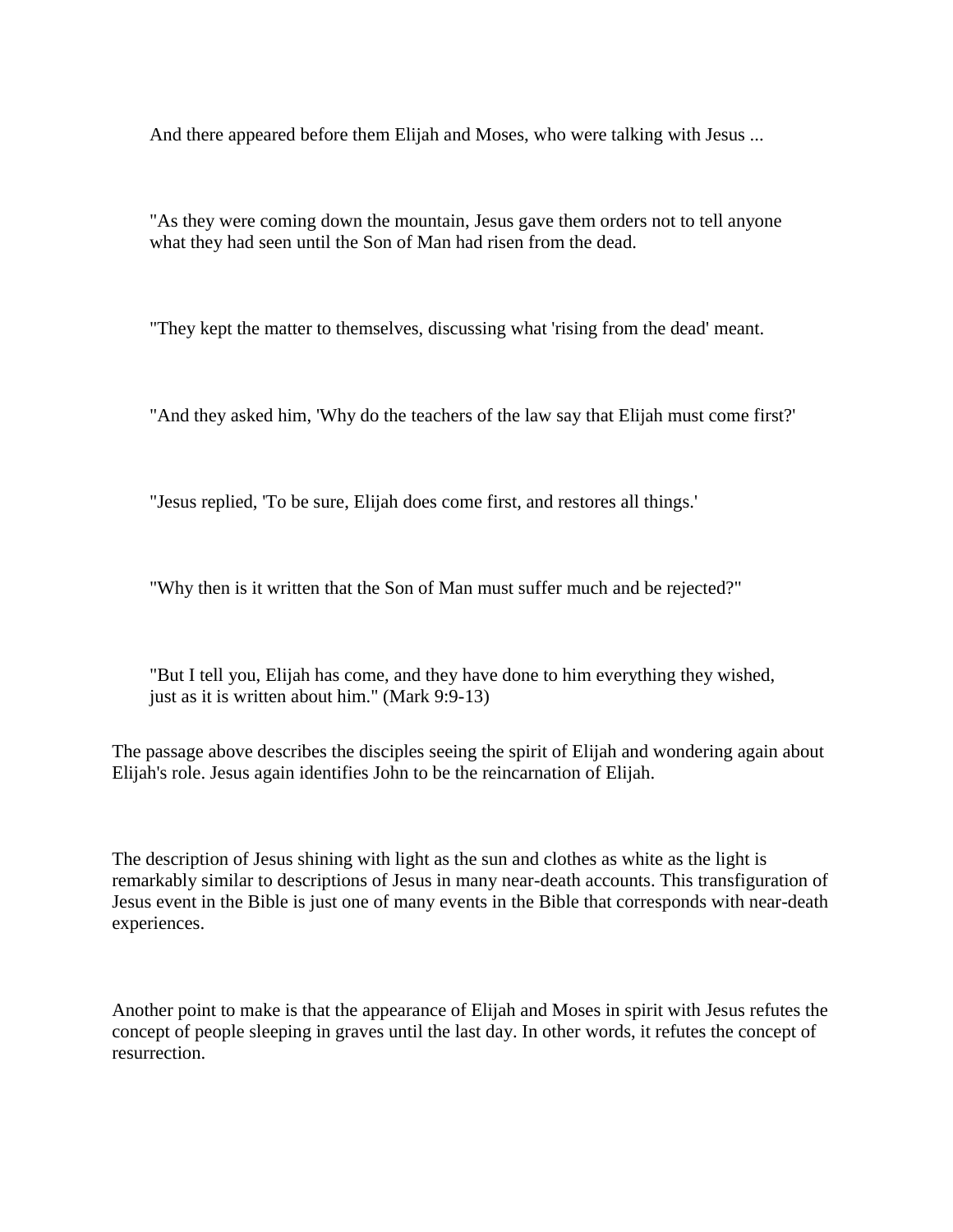Skeptics of reincarnation like to quote the following Bible verse in an effort to refute Jesus' clear teaching of the reincarnation of Elijah as John the Baptist.

"And he [John the Baptist] will go on before the Lord, in the spirit and power of Elijah." (Luke 1:17)

Skeptics claim that the above Bible verse affirms John to be merely a prophet who performed the same ministry as Elijah - not that John was actually the reincarnation of Elijah. But this is not what the verse actually says. In fact, the verse gives a perfect definition of reincarnation: the return of a person's spirit and power into another body. It is the spirit and power that reincarnates. Therefore this verse clearly states that John the Baptist had the spirit and power of Elijah. And this is exactly what reincarnation means. It does not get much clearer than this.

Although John carried the living spirit of Elijah he did not carry his conscious mind and memory. Reincarnation involves only the higher consciousness of the spirit. Because John did not have the conscious mind and past-life memories of Elijah, John denied being Elijah. With very few exceptions, nobody has a conscious memory of past lives. The following is the Bible passage that shows John denying that he is Elijah.

"They asked him, 'Then who are you? Are you Elijah?'

"He said, 'I am not.' 'Are you the Prophet?' He answered, 'No.'

"Finally they said, 'Who are you? Give us an answer to take back to those who sent us. What do you say about yourself?'

"John replied in the words of Isaiah the prophet, 'I am the voice of one calling in the desert, 'Make straight the way for the Lord.''

"Now some Pharisees who had been sent questioned him, 'Why then do you baptize if you are not the Christ, nor Elijah, nor the Prophet?'

"I baptize with water," John replied, "but among you stands one you do not know. He is the one who comes after me, the thongs of whose sandals I am not worthy to untie."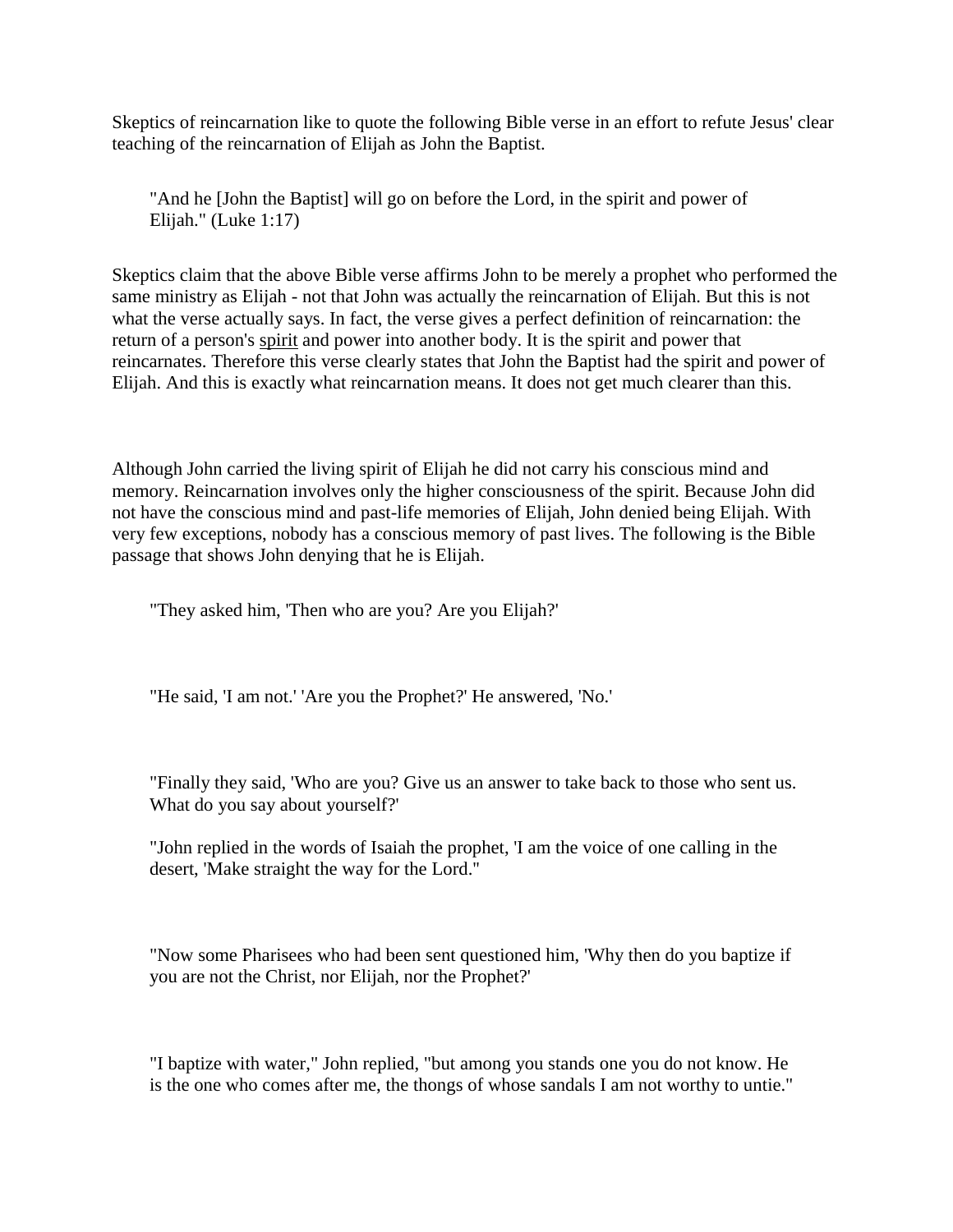(John 1:21-27)

Notice that the Pharisees questioning John were expecting the reincarnation of an Old Testament prophet. And John did not refute the concept of reincarnation when he stated his ignorance about having a past life as Elijah. But Jesus was not ignorant about John. Jesus knew better and said so in the plainest words possible:

"This is the one ... there has not risen anyone greater than John the Baptist ... And if you are willing to accept it, he is the Elijah who was to come. He who has ears, let him hear." (Matthew 11:11-15)

Jesus revealed John to be Elijah; but John denied it. Which of the two people are right - Jesus or John? The answer should be very clear. John's denial of his own past identity as Elijah does not mean he did not have a past life as Elijah. This is especially true when Jesus claimed that John was indeed Elijah.

The following is another Bible passage which describes other people who believed John to be Elijah or some other prophet:

"Now Herod the tetrarch heard about all that was going on. And he was perplexed, because some were saying that John had been raised from the dead, others that Elijah had appeared, and still others that one of the prophets of long ago had come back to life." (Luke 9:7-8)

Perhaps it was the appearance of Elijah at the Mount of Transfiguration that led some to believe that John was still alive even after he was killed by Herod. This would also explain the rumor going around then that Elijah was raised from the dead.

Even when we compare the physical description of John with Elijah we find a striking similarity.

John the Baptist: "John's clothes were made of camel's hair, and he had a leather belt around his waist." (Matthew 3:4)

Elijah the prophet: "He was a man with a garment of hair and with a leather belt around his waist." (2 Kings 1:8)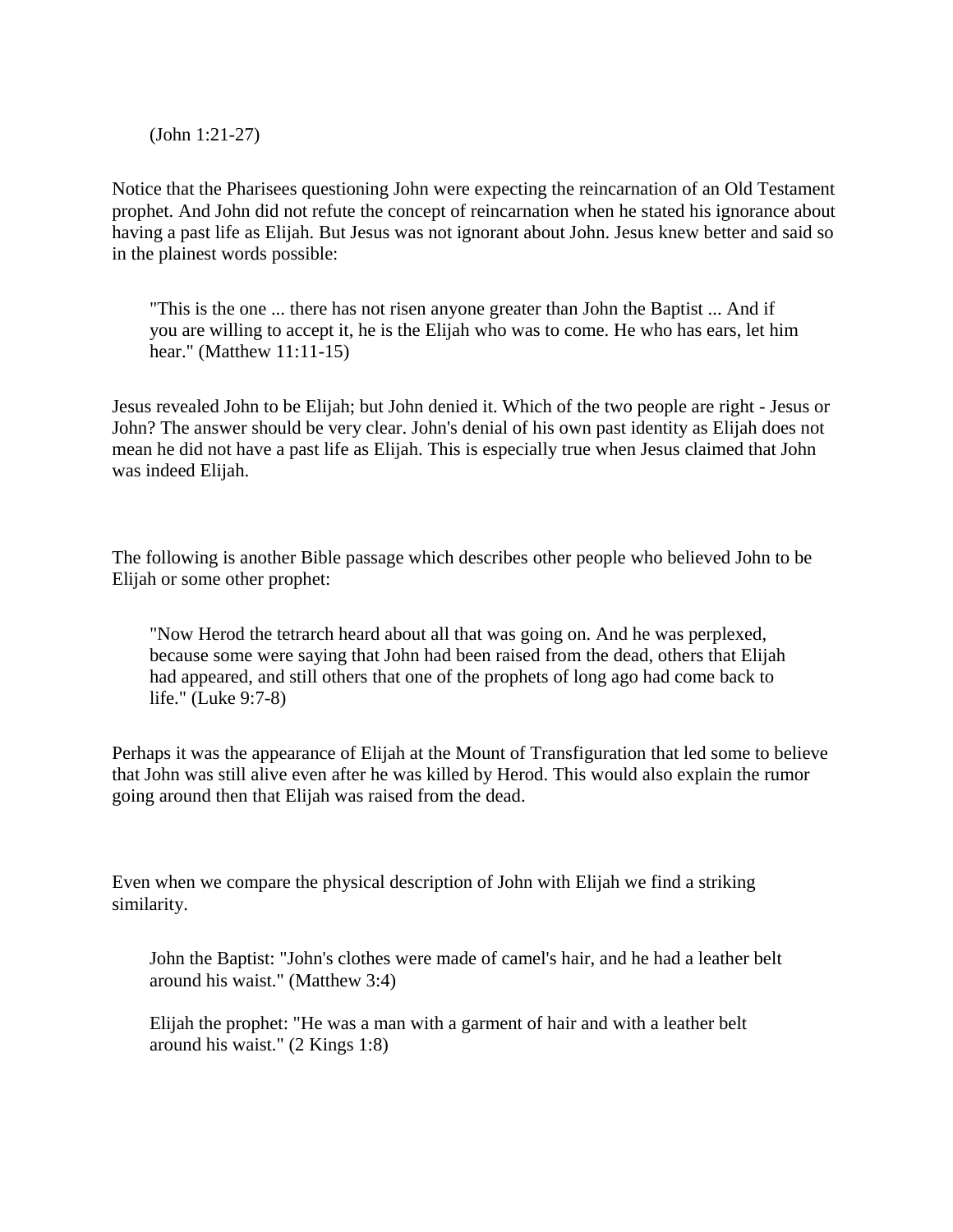The similarity between John and Elijah should not be dismissed as a coincidence. Believers of the concept of reincarnation know that personality traits can be passed on from one life to the next - even though conscious memories are not passed along.

Another interesting parallel between John and Elijah has to do with karma. The Bible describes how Elijah had the priests of Baal killed with the sword because their sacrifice failed to catch fire whereas his did. Here are the two Bible verses that describe it:

"Then Elijah commanded them, "Seize the prophets of Baal. Don't let anyone get away!" They seized them, and Elijah had them brought down to the Kishon Valley and slaughtered there." (1 Kings 18:40)

"Now Ahab told Jezebel everything Elijah had done and how he had killed all the prophets with the sword." (1 Kings 19:1)

Having all the priests of Baal beheaded seems like an incredible injustice on Elijah's part. This may explain why Elijah had to pay the karmic debt for this injustice by reincarnating as John the Baptist and having his own head cut off:

"Prompted by her mother, she said, "Give me here on a platter the head of John the Baptist." The king was distressed, but because of his oaths and his dinner guests, he ordered that her request be granted and had John beheaded in the prison." (Matt. 14:6- 10)

Because Elijah had people beheaded, the law of "eye for an eye" and "reaping what we sow" demanded that Elijah be beheaded. This is a good example of how those who live by the sword will die by the sword - if not in the same lifetime then in another.

The Bible does not limit the reincarnation of Elijah to John the Baptist either. The Bible suggests that another reincarnation of Elijah will occur around the time of Jesus' second coming. And not only does Elijah appear again at this time, but Moses is reincarnated as well. In the same way that John and Elijah appeared together on the Mount of Transfiguration so they will appear together at Jesus' return. Here is the Bible passage:

"And I will give power to my two witnesses, and they will prophesy for 1,260 days, clothed in sackcloth. These are the two olive trees and the two lamp stands that stand before the Lord of the Earth. If anyone tries to harm them, fire comes from their mouths and devours their enemies.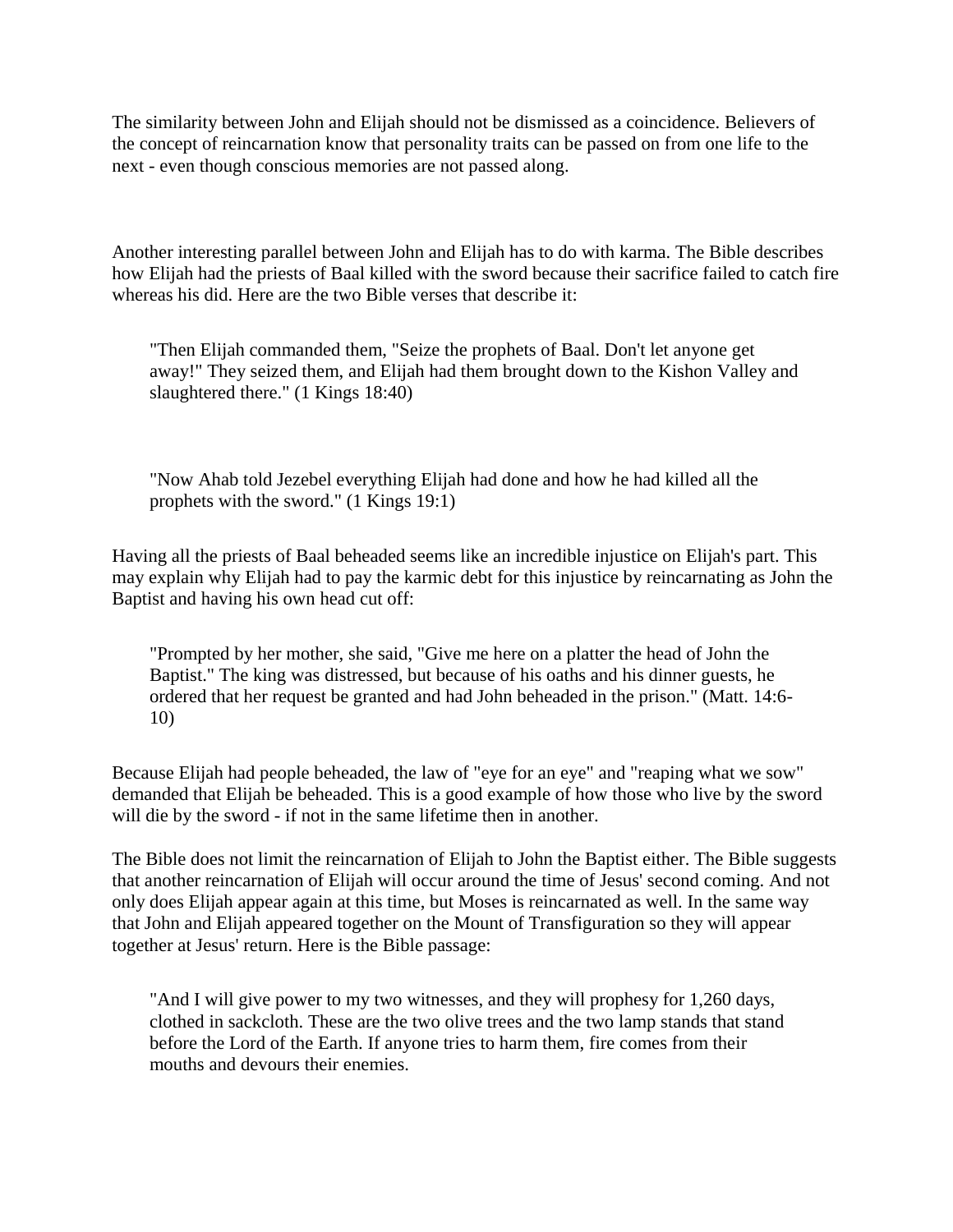"This is how anyone who wants to harm them must die.

"These men have power to shut up the sky so that it will not rain during the time they are prophesying; and they have power to turn the waters into blood and to strike the Earth with every kind of plague as often as they want. (Revelation 11:3-6)

While this verse does not specifically identify these two witnesses as Elijah and Moses, the miraculous powers they perform suggest it is them. Just like the two witnesses in the Book of Revelation, Elijah had the power to prevent rain from occurring (1 Kings 17:1; Jam. 5:17) and Moses is shown having the power to turn water into blood and to bring plagues (Exod. 7-12). The Bible passage in Revelation describes two prophets who have these identical powers as Elijah and Moses. Is this a mere coincidence? You be the judge. But if Elijah and Moses are to appear again at the second coming of Jesus then the only realistic way for this to occur is through reincarnation.

With the appearance of Elijah and Moses at the first coming of Jesus, it is not a stretch to believe that Elijah and Moses will appear again at the second coming of Jesus. Also, the Malachi prophecy may actually be a reference to both of these incarnations of Elijah.

"Behold I will send you Elijah the prophet, before the coming of the great and dreadful day of the Lord." (Malachi. 4:5)

There are two comings of Jesus to the world and it would be logical to assume that God will send Elijah at the second coming as he did at the first coming.

During his first coming, the Bible records people wondering if Jesus was the resurrection of John the Baptist or a reincarnation of Elijah or some Old Testament prophet. Here is the verse:

"When Jesus came to the region of Caesarea Philippi, he asked his disciples, "Who do people say the Son of Man is?"

"They replied, 'Some say John the Baptist; others say Elijah; and still others, Jeremiah or one of the prophets.'" (Matthew 16:13-14)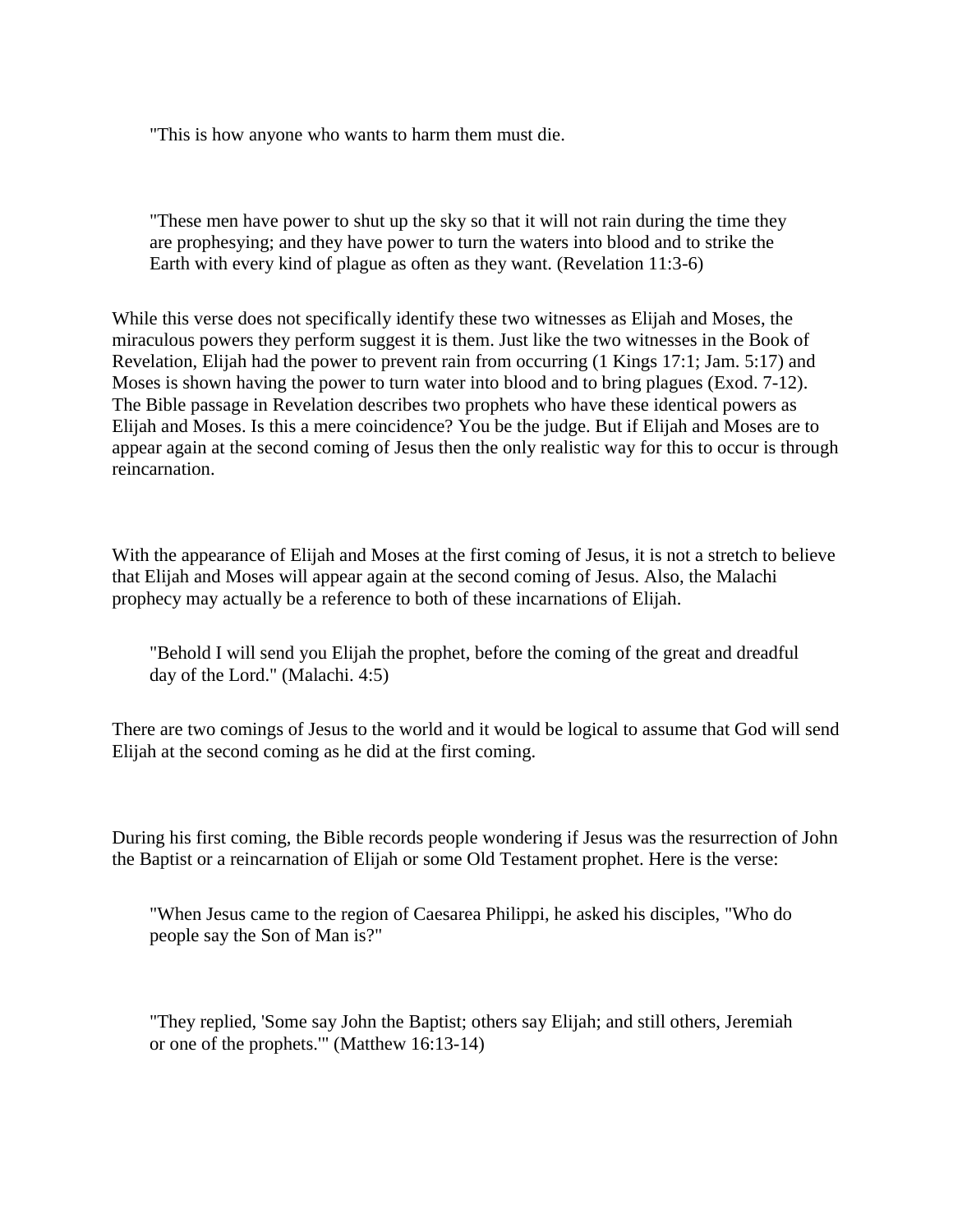First of all, in the above Bible passage Jesus actually asks his disciples the identity of the person he was in a past life. Notice that the disciples knew exactly what Jesus was talking about and their answer to Jesus referred to people who died a very long time ago. Notice also that there is no Bible passage that shows Jesus refuting the concept of reincarnation whenever the concept is brought up. Instead Jesus teaches reincarnation.

The next Bible passage shows Jesus telling his disciples that they don't know the spirit they possess. This is an important statement coming from the lips of Christ concerning one particular fact concerning reincarnation. People did not have a conscious awareness of the spirit they possess from a past life. Because of this people do not know who their spirit previously incarnated. The following passage demonstrates this:

"And when his disciples James and John saw this, they said, 'Lord, wilt thou that we command fire to come down from heaven, and consume them, even as Elias did?'

"But he turned, and rebuked them, and said, 'Ye know not what manner of spirit ye are of. For the Son of man is not come to destroy men's lives, but to save them.'

"And they went to another village." (Luke 9:54-56, KJV)

The above passage shows the disciples asking Jesus if they should call down fire upon a city just as Elijah did. Jesus responded by telling them that they don't know what spirit they have to be able to accomplish this. The spirit of Elijah can call down fire but this does not mean the disciples can.

**Note**: In the original text, the phrase "manner of" was not part of the above Bible verse nor in the Vulgate version. The phrase "manner of" was added at the time that the Bible was being translated into English. Without the words "manner of" in the verse it would be even more a clear reference to reincarnation. It would show Jesus telling his disciples that they "don't know what spirit they are of." However, in modern translations of the Bible this mistranslation is corrected.

# [Return to Top](http://www.near-death.com/experiences/rebirth01.html#top)

6. The Pre-Existence of the Soul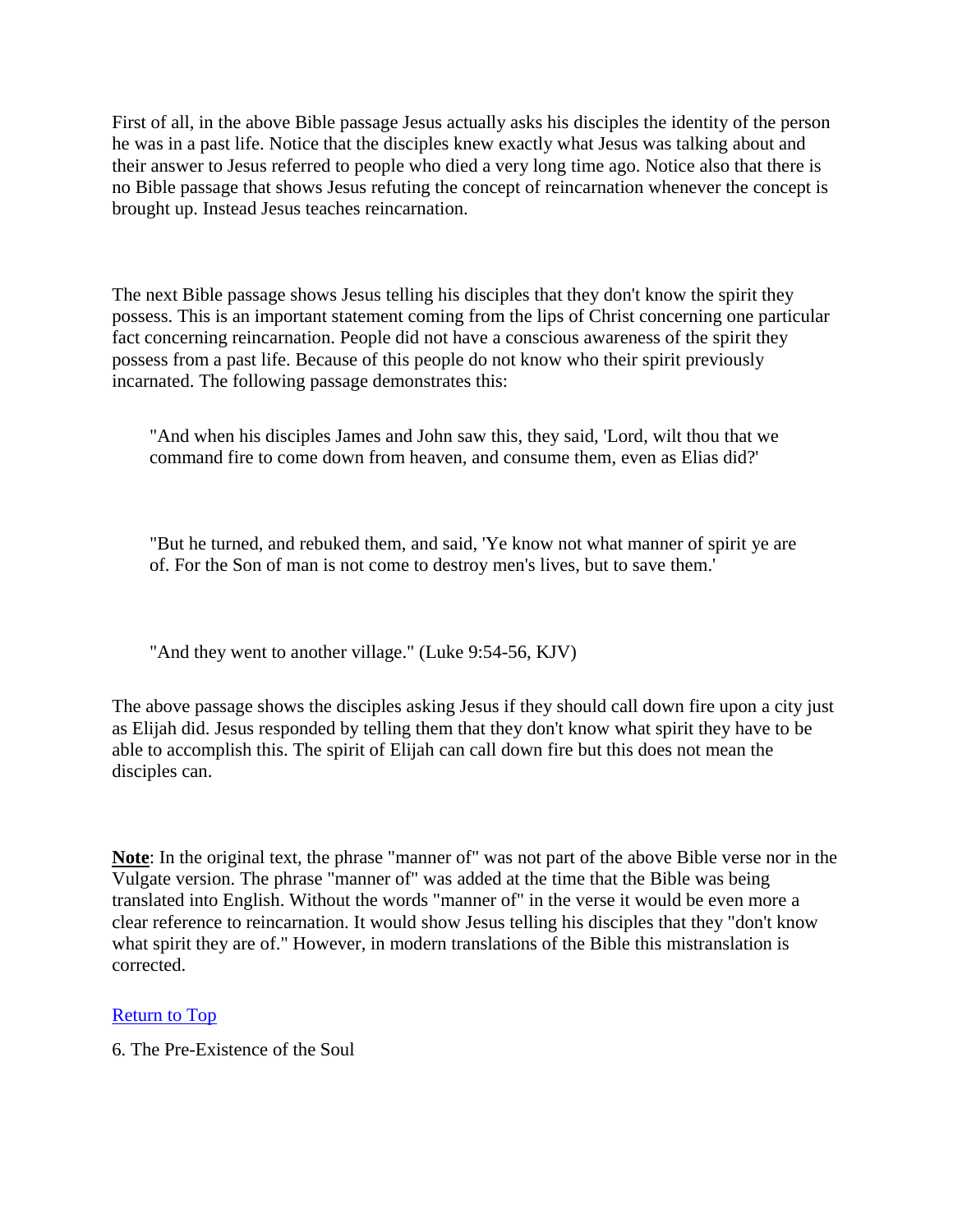As previously mentioned, pre-existence is the doctrine that a person's soul (and spirit) existed before they were conceived. This also means that all the Bible verses referring to reincarnation also refer to pre-existence. The pre-existence of the soul naturally assumes that reincarnation is a reality. Both reincarnation and pre-existence were concepts that were common knowledge in Jesus' day. And although the Jewish doctrine of reincarnation and the Persian doctrine of resurrection was common knowledge in those days, Jesus taught a more exalted form of resurrection - a spiritual rebirth (awakening) within the body by the Spirit of God. This teaching of Jesus was one of his higher teachings which he passed on only to his closest disciples. But it was frequently misunderstood by the public - especially in later centuries when the Church of Rome yielded more political power. This new form of "resurrection" is a mystical union and atone-ment of the human body and spirit with the divine Spirit of God. In fact, this mystical teaching of uniting the human with the divine is a very ancient teaching that has been around for thousands of years before Jesus but has existed primarily in the East. Jesus referred to this mystical process as becoming "born again of the Spirit." It is the liberation of the spirit from the cycle of birth and death. And it means eternal citizenship in heaven never to experience death again. To be "born again of water" is a reference to reincarnation (the resurrection of the spirit into a new body).

The pre-existence of the soul was a secret teaching held by early Christians until it was [condemned by the Roman](http://www.near-death.com/experiences/rebirth05.html)  [Church in 553 A.D.,](http://www.near-death.com/experiences/rebirth05.html) perhaps because it implied reincarnation spirit. The following Bible verses describes the preexistence of souls.

"He chose us in him before the foundation of the world, that we should be holy and without blemish in his sight and love." (Ephesians 1:4)

The above Bible verse states how God knew his chosen people before the world was created. This implies that these chosen people existed before the world began. Someone may object to this interpretation by stating that these chosen people existed only as a thought in the Mind of God. But even if these chosen people existed only as a thought in the Mind of God it does not negate pre-existence. After all, there may be no difference between being a thought in the Mind of God and pre-existing as a soul. They are probably the same thing.

Another Bible passage supporting pre-existence can be found in the Book of Jeremiah. The author of this book uses the metaphor of a potter (God) and clay (flesh) to describe how God creates, destroys and recreates (reincarnation) better pots (people). This perfection process that humans undergo is an excellent description pre-existence and reincarnation. The purpose for reincarnation is instruction and perfection. The following is the passage in Jeremiah:

"This is the word that came to Jeremiah from the Lord, 'Go down to the potter's house, and there I will give you my message.'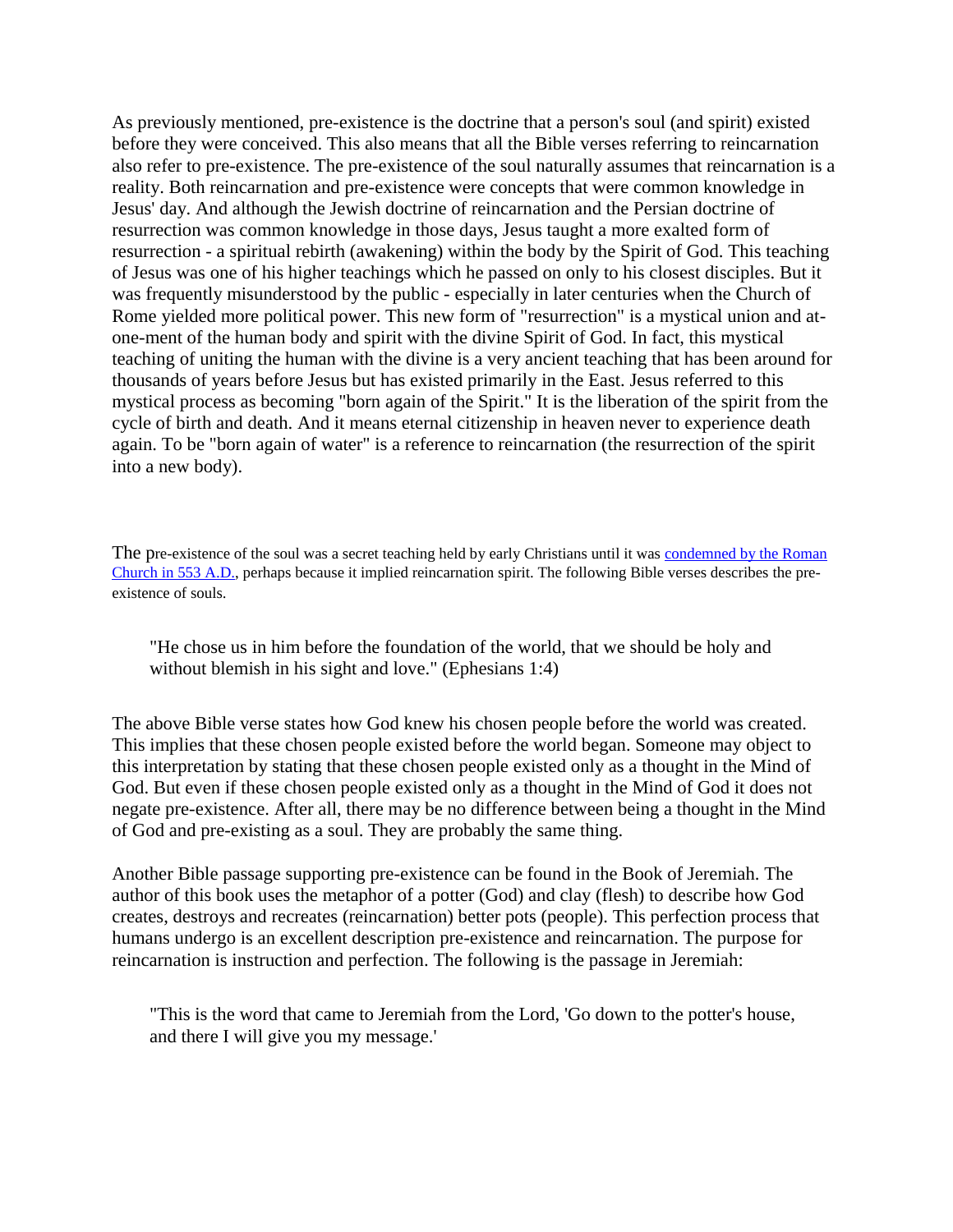"So I went down to the potter's house, and I saw him working at the wheel. But the pot he was shaping from the clay was marred in his hands; so the potter formed it into another pot, shaping it as seemed best to him. Then the word of the Lord came to me, 'O house of Israel, can I not do with you as this potter does?' declares the Lord." (Jeremiah 18:1-6)

For those skeptics who doubt this interpretation refers to reincarnation, Paul uses this same metaphor to describe how God is like a potter who can prefer one pot of clay over another - even before they were created:

"Just as it is written: 'Jacob I loved, but Esau I hated.' What then shall we say? Is God unjust? Not at all! For he says to Moses, 'I will have mercy on whom I have mercy, and I will have compassion on whom I have compassion.' It does not, therefore, depend on man's desire or effort, but on God's mercy. For the Scripture says to Pharaoh: 'I raised you up for this very purpose, that I might display my power in you and that my name might be proclaimed in all the Earth.'"

"Therefore God has mercy on whom he wants to have mercy, and he hardens whom he wants to harden. One of you will say to me: 'Then why does God still blame us? For who resists his will?'" But who are you, O man, to talk back to God? Shall what is formed say to him who formed it, 'Why did you make me like this?'"

"Does not the potter have the right to make out of the same lump of clay some pottery for noble purposes and some for common use? What if God, choosing to show his wrath and make his power known, bore with great patience the objects of his wrath prepared for destruction? What if he did this to make the riches of his glory known to the objects of his mercy, whom he prepared in advance for glory." (Romans 9:13-24)

By comparing the sovereignty of God over humans with the sovereignty that a potter has with clay, Paul is affirming the pre-existence of Jacob and Esau. The central point Paul is making is that God created Esau as an object of wrath because of his so-called "hatred" for him before he was even born. This is also a good analogy when it is applied to the divine justice of God. God "hated" Esau because of a past incarnation that displeased God which would explain why God had him reincarnated as an object of wrath. The reverse of this is the case of Jacob. Because he led a previous life that pleased God he was reincarnated as an object of his mercy. Therefore this metaphor is rich with hidden knowledge concerning divine justice, the sovereignty of God, preexistence, reincarnation, predestination, election, and free will. The following is another Bible verse supporting pre-existence.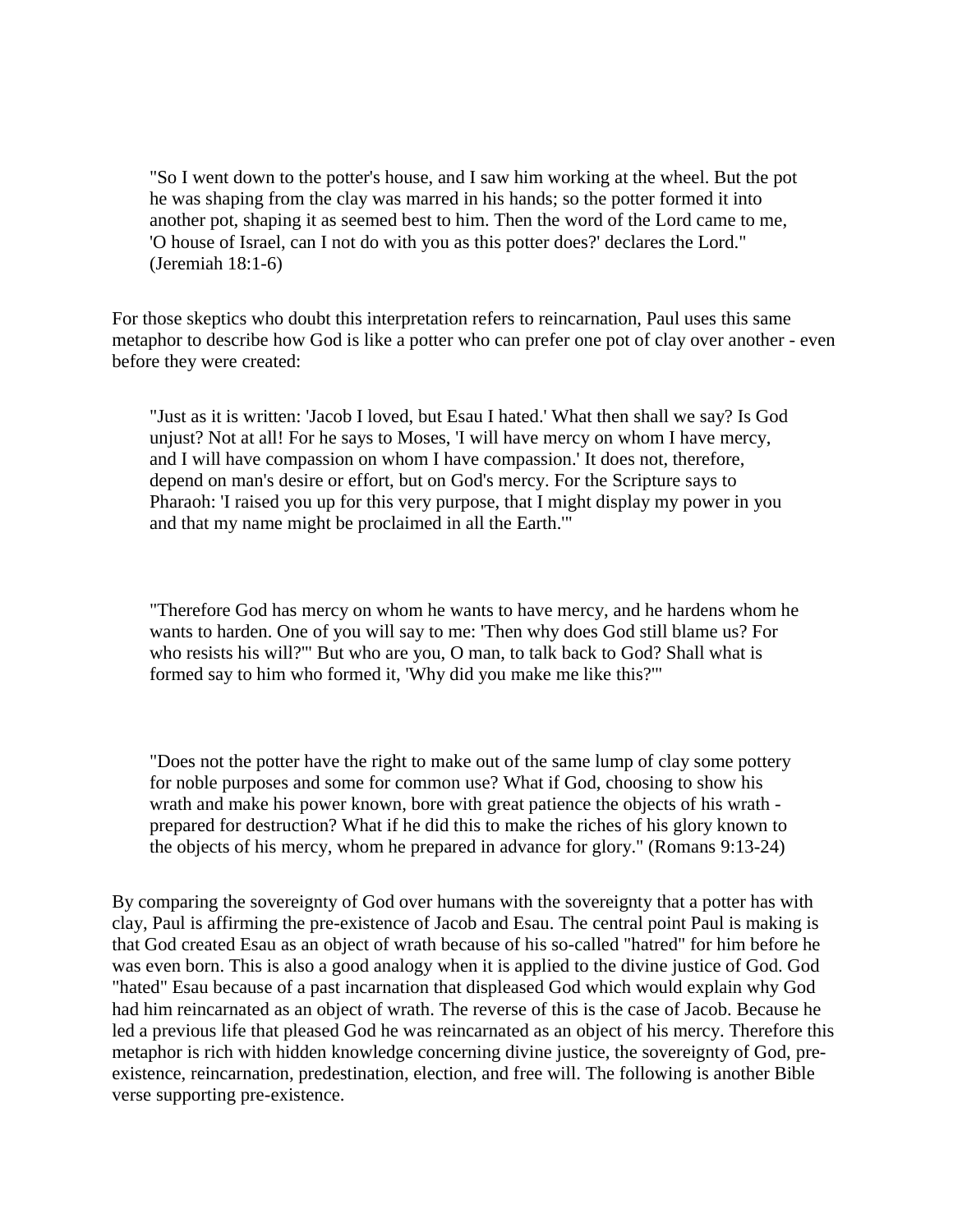"I tell you the truth," Jesus answered, "before Abraham was born, I am!" (John 8:58)

The above Bible verse shows Jesus telling his critics that he existed before Abraham was even born. This would be impossible unless Jesus pre-existed before he was born. And because Jesus had a human nature along with a divine nature, it does not take a leap of faith to believe that all humans pre-existed. The fact that Jesus taught reincarnation is reason enough to assume that all humans pre-existed.

But if a person assumes that pre-existence and reincarnation are false doctrines then they must explain why there is such an incredible amount of inequities and injustices in life. We can see all over the world how some people are born into rich families with excellent health, provided the best education, live in palatial estates, and many other favorable conditions. On the other hand, some people are born in extreme poverty, with severe handicaps, uneducated, destitute, and many other unfavorable conditions. Without pre-existence and reincarnation this apparent inequity and injustice between people might make a person conclude that God is extremely unjust. Without pre-existence and reincarnation how are we to explain this? This very question was asked of Jesus by his disciples in the Bible passage below:

"And as he was passing by, he saw a man blind from birth. And his disciples asked him, 'Rabbi, who has sinned, this man or his parents, that he should be born blind?'

"Jesus answered, 'Neither has this man sinned, nor his parents, but the works of God were to be made manifest in him.' (John 9:1-3)

The disciples asked Jesus if the man committed a sin that caused him to be born blind. Given the fact that the man was blind since birth, this is an unusual question to ask unless pre-existence and reincarnation were a fact. How can a man sin before he is even born? The only conceivable answer to this question is a sin that was committed in a past life. And although Jesus stated that the reason the man was born blind was to manifest the works of God and not because of sin, this does not logically imply that everyone who is born in unfavorable circumstances are not born that way because of sin from a past life; unless you believe that all people who are born blind are born that way for the purpose of manifesting the work of God. Just the fact that this blind man and his circumstances are described in the Bible may be what Jesus was referring to concerning his manifesting the works of God.

When this same blind man was brought before the Pharisees, they rejected the blind man's testimony because they believed he sinned before he was even born: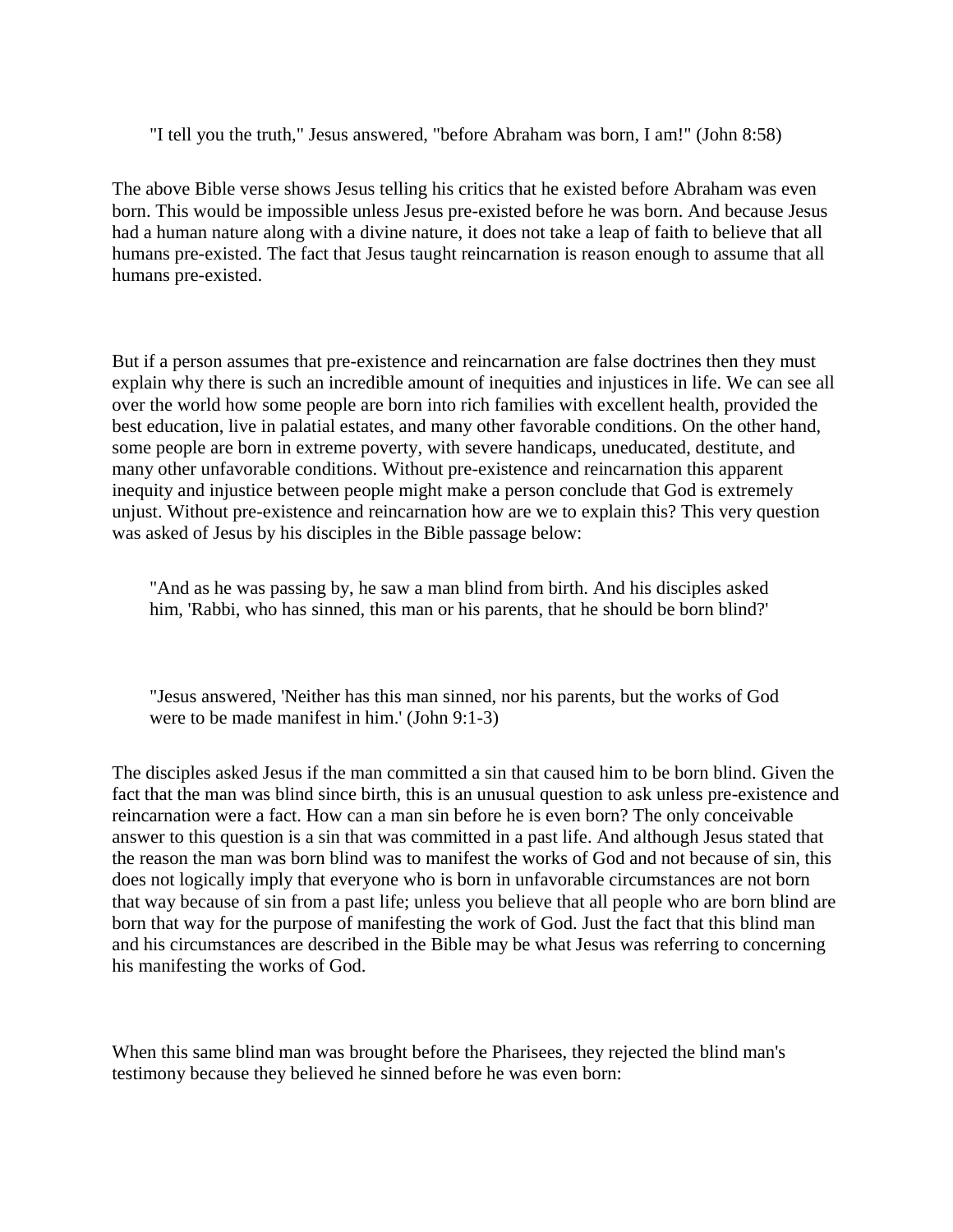"You were born entirely in sins, and are you teaching us?" (John 9:34 NAS)

This shows that even the Pharisees believed is possible to sin before you are born and this implies pre-existence and reincarnation.

It should also be pointed that Jesus did nothing to dispel or correct the idea that the disciples (and the Pharisees) believed in the possibility of sinning before being born. And because Jesus did not correct the implication of pre-existent sin, we can assume that pre-existence is certainly a possibility.

The following Bible verse also supports pre-existence:

"Surely I was sinful at birth, sinful from the time my mother conceived me." (Psalm 51:5)

Unless pre-existence and reincarnation are true, the above Bible verse is completely absurd.

# [Return to Top](http://www.near-death.com/experiences/rebirth01.html#top)

7. Divine Justice Implies Reincarnation

According to the Bible, divine justice demands that sinners pay for their own sins. Jesus taught this when he declared:

"All who take the sword will perish by the sword." (Matthew 26:52)

"If anyone slays with the sword, with the sword must he be slain." (Revelation 13:10)

Common sense should tell us that everyone who lives by the sword (a life of crime for example) do not always die by the sword. A vast multitude of people throughout history have gotten away with their crimes. In fact, this is another apparent injustice that some people even use to deny the very existence of God. This statement from Jesus is completely absurd and ignorant unless reincarnation is true. For the divine justice that Jesus refers to as being true, people who don't pay for their sins in their life must pay for them in a future life. This fact also applies to the man born blind.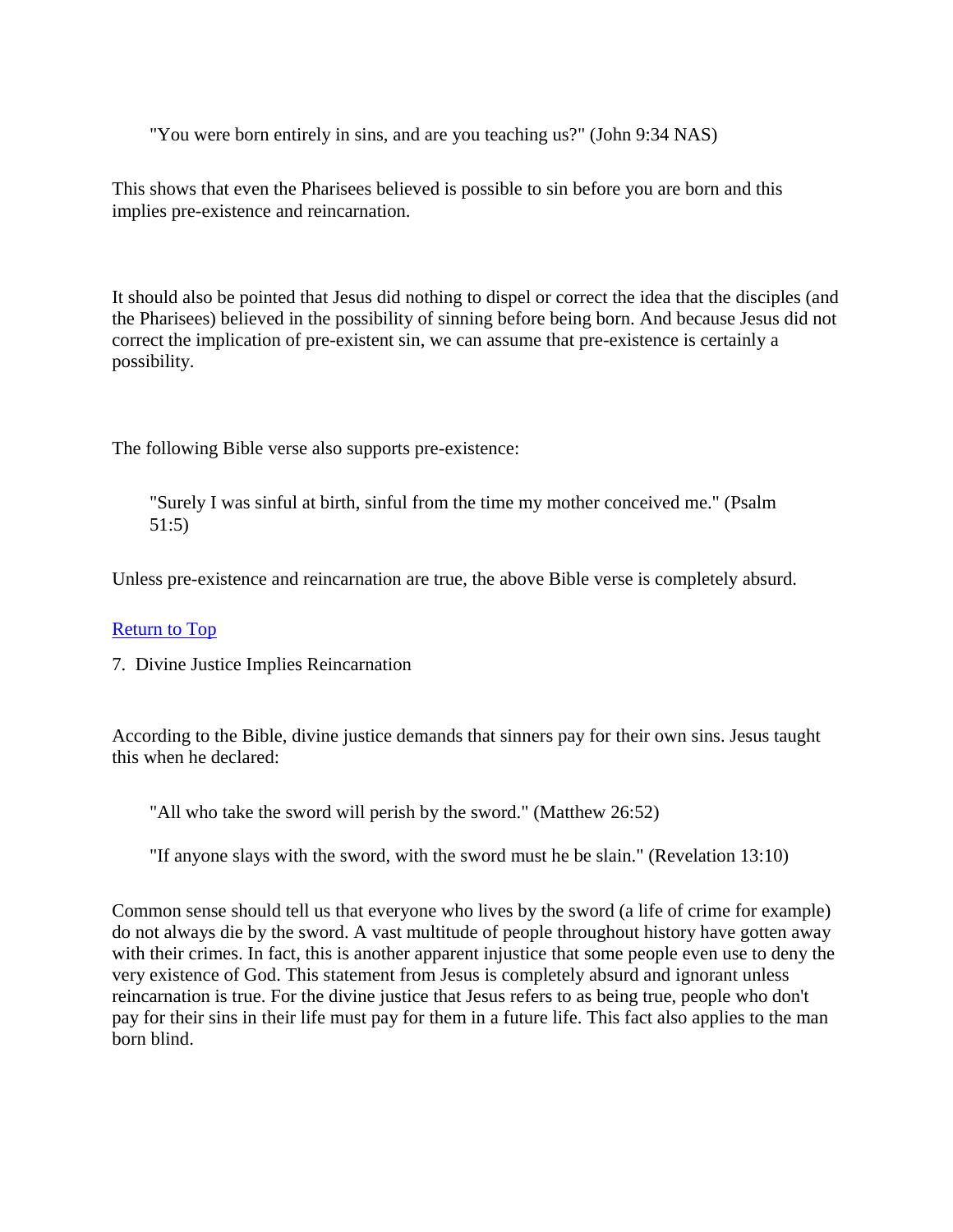Jesus also taught this law of divine justice in his parables:

"In anger his master turned him over to the jailers until he should pay back all he owed. This is how my heavenly Father will treat each of you unless you forgive your brother from your heart." (Matthew18: 34-35)

This law of divine justice was also taught by Paul:

"Do not be deceived: God cannot be mocked. A person reaps what he sows." (Galatians 6:7)

This is the law of divine justice is also found in the Old Testament:

"Life for life, eye for eye, tooth for tooth, hand for hand, foot for foot, burn for burn, wound for wound, bruise for bruise." (Exodus 21:24-25)

This law of divine justice is practically a universal religious concept. In eastern religions, this law of div justice is known as [karma.](http://buddhism.about.com/) This law of divine justice is equal to the concept of reincarnation. This law of living by the sword and dying by the sword is the principle of reincarnation. In other words, this law of divine justice is the law of reincarnation.

Only reincarnation can satisfy the divine justice of reaping what we sow, an eye for an eye, live by the sword and die by the sword. This universal law of God explains why some people are born under favorable conditions and others are born under unfavorable conditions. It is the very mechanics of birth and rebirth. Reincarnation is the missing link - the long lost doctrine - the key to understanding the secret and mystical teachings of Jesus.

This law of God is the key to the following parable of Jesus:

"Again, it [the kingdom of heaven] will be like a man going on a journey, who called his servants and entrusted his property to them. To one he gave five talents of money, to another two talents, and to another one talent, each according to his ability." (Matthew 25:14-15)

This idea that God gives people varying amounts of abilities at birth - each according to his ability - is the heart of reincarnation and the law of divine justice. The great Church Father Origen used this very parable to teach pre-existence and reincarnation.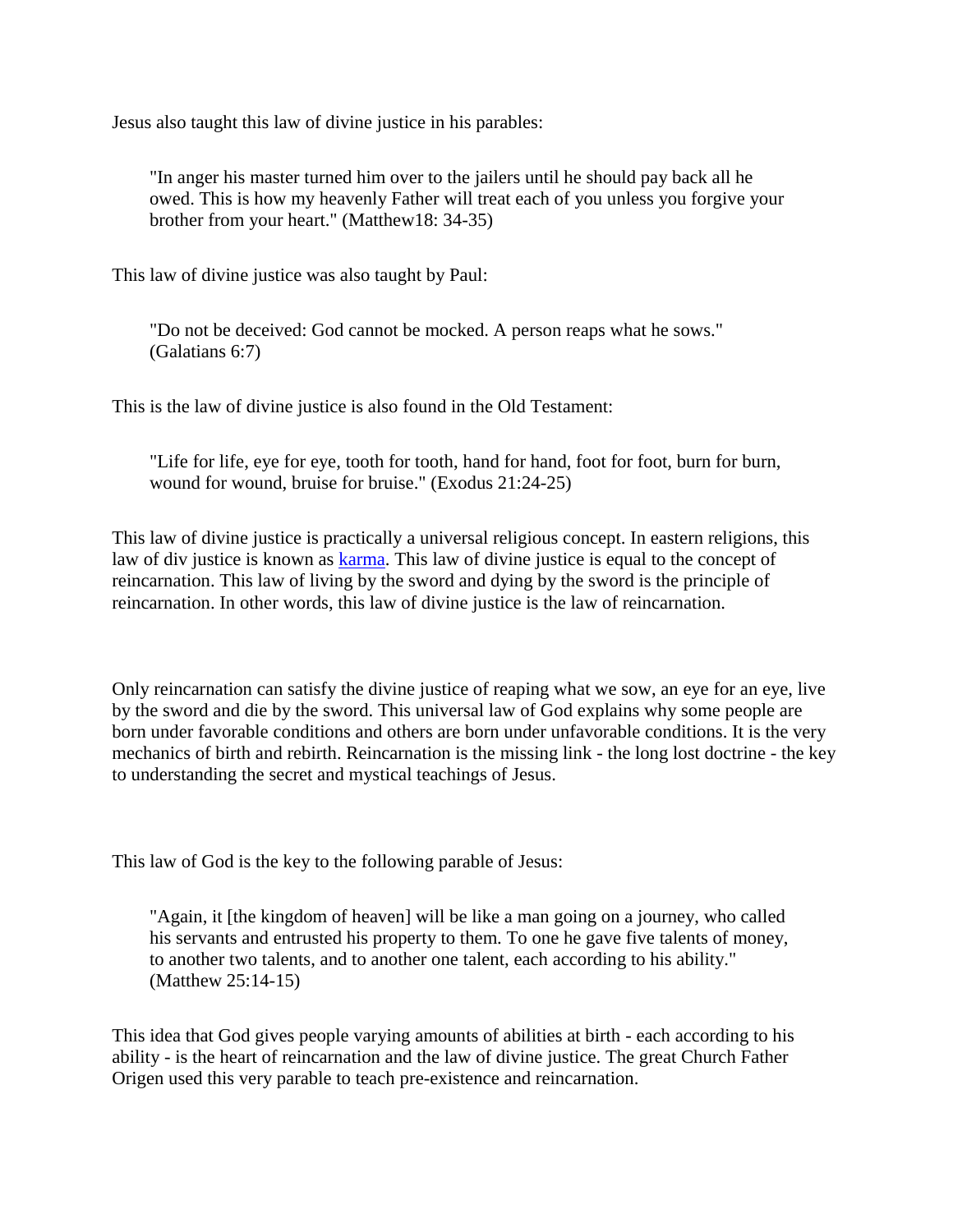"The soul has neither beginning nor end … [They] come into this world strengthened by the victories or weakened by the defeats of their previous lives." (Origen, De Principiis)

When Origen used the parable of the talents to refer to reincarnation and pre-existence he was not introducing some foreign religious concept into the Christian religion. He was merely expressing what is described throughout the Bible and believed by early Christians to be one of the secret teachings of Jesus.

Some early Christian sects not only believed that Jesus paid the debt of divine justice for Adam's original sin, they also believed that Adam was one of many reincarnations of Jesus. These early Christian sects were called the [Ebionites,](http://www.encyclopedia.com/html/E/Ebionite.asp) the [Elkasaites](http://hometown.aol.com/didymus5/ch11.html) and the [Nazarites.](http://www.pbs.org/wgbh/pages/frontline/shows/religion/portrait/essenes.html) Even the concept of Jesus paying the debt from Adam's sin makes more sense if reincarnation is assumed to be true.

This law of divine justice is so universal that it even applies to science. It is Isaac Newton's law of cause and effect. It is also known as a law in physics: For every action there is an equal and opposing reaction and what goes up must come down. In fact, this law of divine justice is the very law of nature. Breaking the law of divine justice is very similar to breaking the law of gravity. The result is impersonal. Both are a transgression of the law of nature. Because of this we cannot blame God for the apparent injustices that happen to us. Like the law of gravity, if we go against this law of divine justice it is completely our fault and due to our ignorance of divine justice.

# [Return to Top](http://www.near-death.com/experiences/rebirth01.html#top)

8. The Dead Will Inherit the Earth

In the [Sermon on the Mount](http://www.biblepath.com/beatitudes.html) Jesus taught the following principle:

"Blessed are the meek, for they will inherit the Earth." (Matthew 5:5)

This principle begs the question: When will the meek inherit the Earth? For millions of years it has been the aggressive and the strong who have ruled the Earth. In this world the law of evolution (another principle of reincarnation) applies and only the fittest and aggressive survive certainly not those who are meek. This promise that the meek will inherit the Earth can only be fulfilled in future reincarnation. It means the meek will eventually rule the world when they reincarnate into meek rulers of the world - a promise that can only be fulfilled at another time.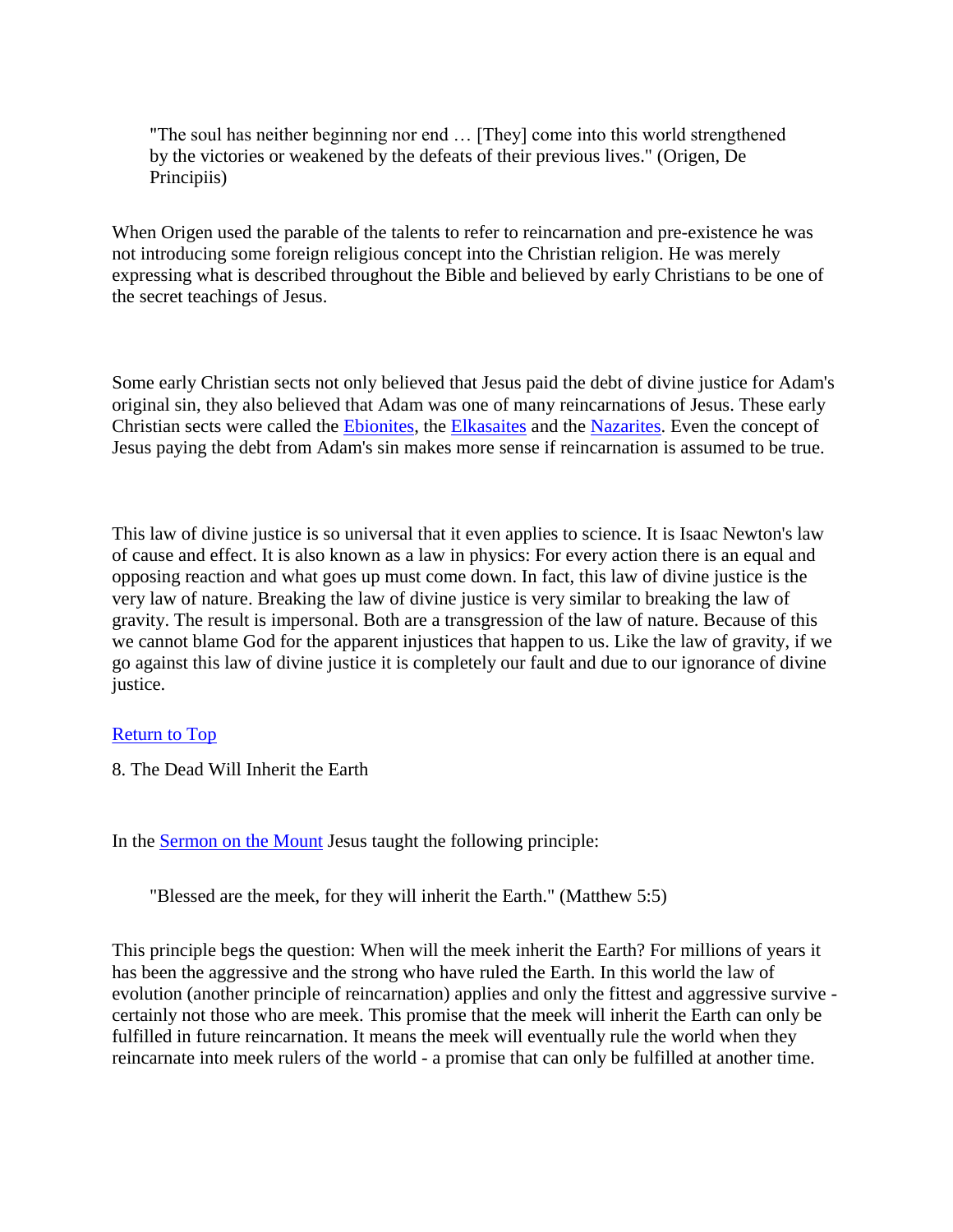The following Bible passage is a promise that Jesus makes to those who have forsaken everything to follow him:

"No one who has left home or brothers or sisters or mother or father or wife or children or land for me and the gospel will fail to receive a hundred times as much in this present age - homes, brothers, sisters, mothers, children and fields ... and in the age to come, eternal life." (Mark 10:29-30)

Without reincarnation and pre-existence, this promise of Jesus is completely ludicrous because it would be impossible to happen. For example, it would mean that those who leave their parents for the sake of Christ will receive even more parents in the age to come. And those who leave their children for the sake of Christ will receive even more children in the age to come. It is evident that this promise by Jesus intends to be fulfilled in a future life on Earth.

In the Book of Revelation there is a verse that only makes sense if reincarnation is a fact:

"Look he is coming with the clouds, and every eye will see him, even those who pierced him." (Revelation 1:7)

The above Bible verse reveals an astonishing fact about the second coming of Jesus. The people who killed Jesus will be alive and living on Earth when Jesus returns. Given the fact that the people who killed Jesus have been dead for thousands of years, the only possible way that this prophecy can be fulfilled is through the killers reincarnating before Jesus returns.

Jesus gave another prophecy about the second coming that can be fulfilled only if reincarnation is a fact. The prophecy concerns those people who were present when Jesus gave this prophecy and refers to the signs heralding the return of Jesus.

"I tell you the truth, this generation will certainly not pass away until all these things have happened." (Matthew 24:34)

Jesus told the followers around him that they would be alive on Earth when all the signs of the times have been fulfilled. Without reincarnation this prophecy would be a false prophecy. In fact, this prophecy was responsible for some followers of Jesus to believe that the second coming would occur in their lifetime or that it had already happened. The historical evidence shows how disappointing it was for some of people when the apostles died off and the hopes for an imminent return of Christ was dashed.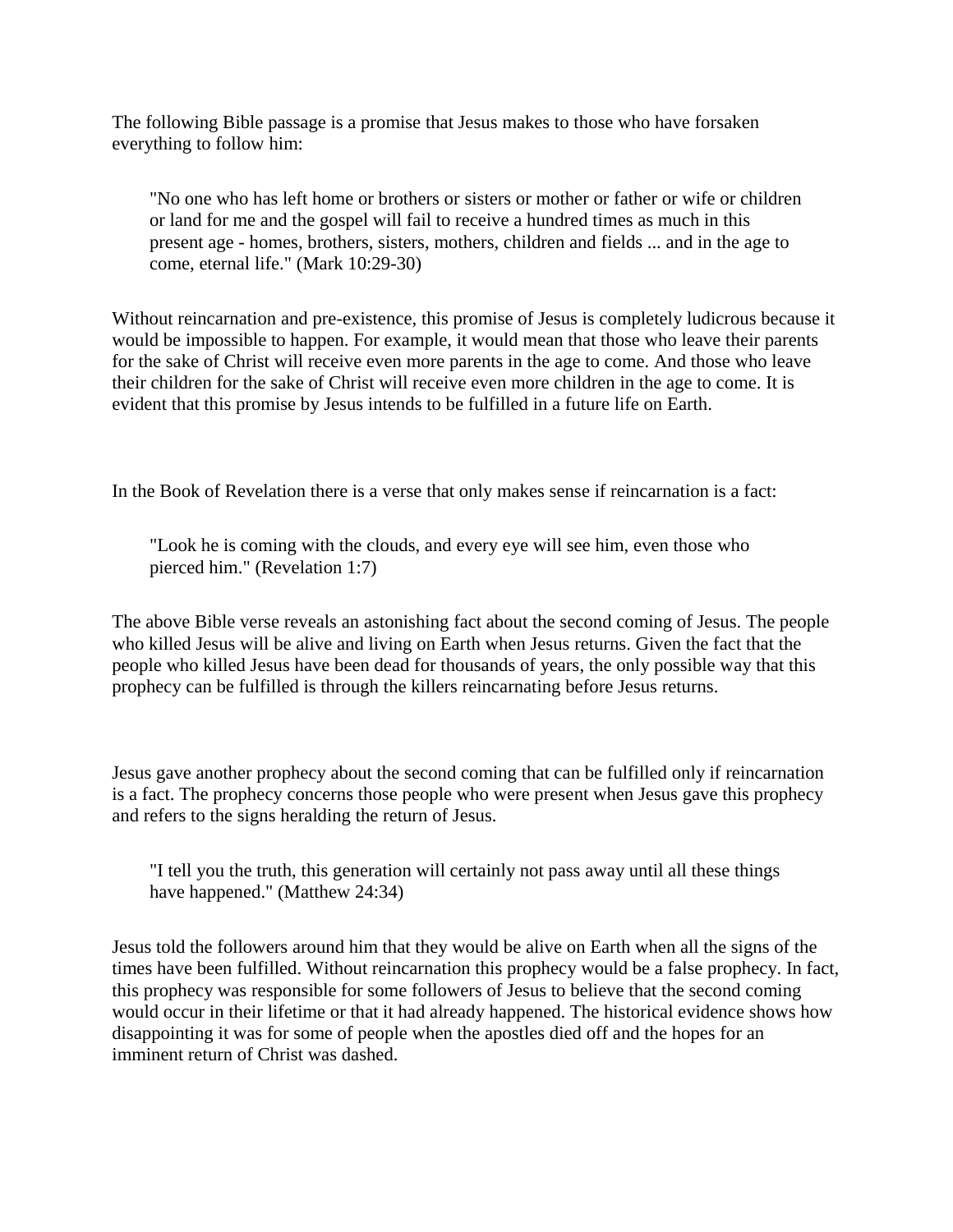#### [Return to Top](http://www.near-death.com/experiences/rebirth01.html#top)

#### 9. A Spiritual Resurrection

One of the most controversial passages of scripture dealing with the doctrine of reincarnation is the conversation Jesus had with Nicodemus, a Pharisee who followed Jesus. The controversy with Nicodemus had to do with Jesus' teachings of becoming "born again of the Spirit" and what this new concept means. Jesus used this phrase to explain the difference between bodily "resurrection" and his new teaching of spiritual "resurrection." Jesus explains to Nicodemus:

"I tell you a truth, no one can see the kingdom of God unless he is born again." (John 3:3)

Jesus teaches Nicodemus how the way to the kingdom of God within is through the spiritual regeneration of the Holy Spirit. As a Pharisee, Nicodemus was aware that people are reborn into the world through reincarnation; but he couldn't understand how people are born into the kingdom of God through spiritual rebirth. This confusion becomes apparent with Nicodemus' next statement:

"How can a person be born when he is old? Surely he cannot enter a second time into his mother's womb to be born!" (John 3:4)

Jesus then explains to Nicodemus the difference between bodily rebirth (i.e., being "born of water," reincarnation) and spiritual rebirth (i.e., being "born of the Spirit," the true resurrection):

"I tell you the truth, no one can enter the kingdom of God unless he is born of water and the Spirit. Flesh gives birth to flesh, but the Spirit gives birth to spirit. You should not be surprised at my saying, "You must be born again." The wind blows wherever it pleases. You hear its sound, but you cannot tell where it comes from or where it is going. So it is with everyone born of the Spirit." (John 3:5-8)

Here Jesus uses the metaphor of the "wind" to teach Nicodemus the nature of the Holy Spirit and how people are "born of water" and "born of the Spirit." Jesus affirms how nobody can see the Holy Spirit, comes it from or where it goes.

The Bible contains many references to "resurrection" not as a physical event but as a spiritual event. Here are some of them:

"This is why it is said: 'Wake up, O sleeper, rise from the dead, and Christ will shine on you.'" (Ephesians 5:14)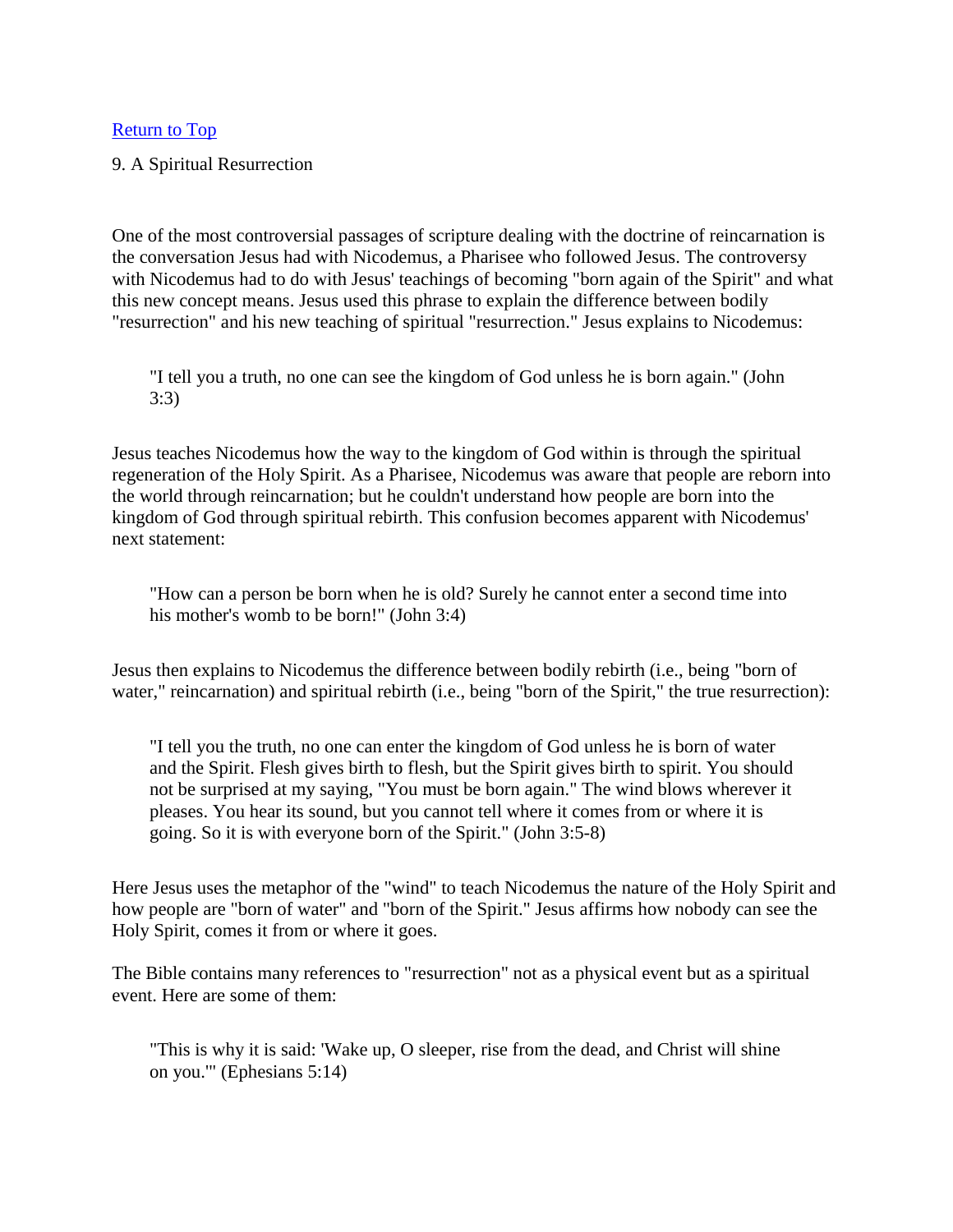Paul uses the concept of resurrection to describe spiritual rebirth - not physical rebirth.

"You were taught, with regard to your former way of life, to put off your old self, which is being corrupted by its deceitful desires; to be made new in the attitude of your minds; and to put on the new self, created to be like God in true righteousness and holiness." (Ephesians 4:22-24)

Here, Paul is even more explicit when using the concept of resurrection to describe spiritual rebirth and not physical rebirth. The same is true for the following verses:

"In the same way, count yourselves dead to sin but alive to God in Christ Jesus." (Romans 6:11)

"But because of his great love for us, God, who is rich in mercy, made us alive with Christ even when we were dead in transgressions - it is by grace you have been saved." (Ephesians 2:4-5)

"In him you were also circumcised, in the putting off of the sinful nature, not with a circumcision done by the hands of men but with the circumcision done by Christ, having been buried with him in baptism and raised with him through your faith in the power of God, who raised him from the dead. When you were dead in your sins and in the uncircumcision of your sinful nature, God made you alive with Christ." (Colossians 2:11-13)

"Or don't you know that all of us who were baptized into Christ Jesus were baptized into his death? We were therefore buried with him through baptism into death in order that, just as Christ was raised from the dead through the glory of the Father, we too may live a new life. If we have been united with him like this in his death, we will certainly also be united with him in his resurrection. For we know that our old self was crucified with him so that the body of sin might be done away with, that we should no longer be slaves to sin - because anyone who has died has been freed from sin. Now if we died with Christ, we believe that we will also live with him. For we know that since Christ was raised from the dead, he cannot die again; death no longer has mastery over him. The death he died, he died to sin once for all; but the life he lives, he lives to God. In the same way, count yourselves dead to sin but alive to God in Christ Jesus." (Romans 6:3-11)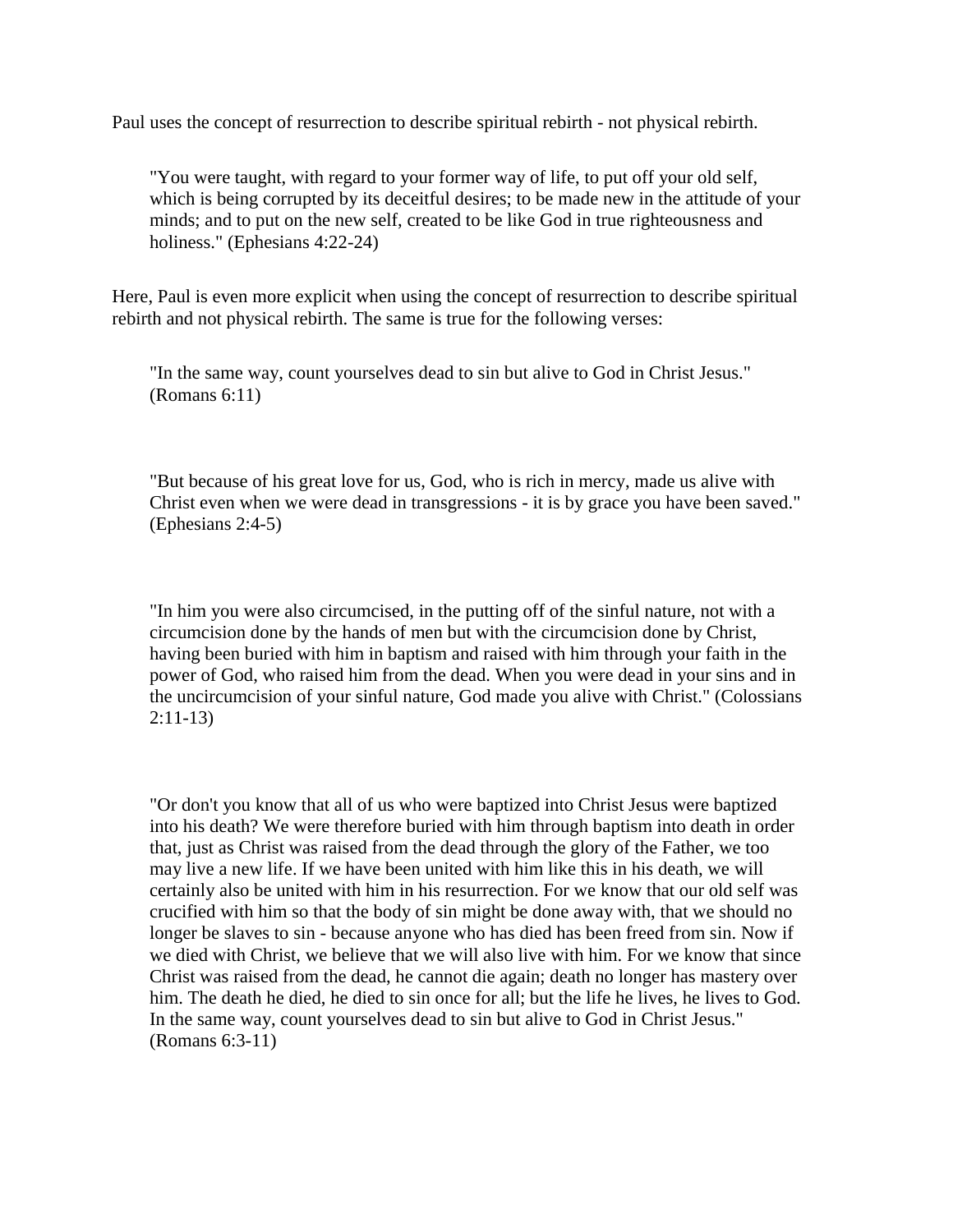The writers of the Bible not only use bodily death as a metaphor for spiritual rebirth, they also use bodily birth as a metaphor for spiritual rebirth. Here are some examples:

"I tell you a truth, no one can see the kingdom of God unless he is born again." (John 3:3)

"He chose to give us birth through the word of truth, that we might be a kind of first fruits of all he created." (James 1:18)

"Praise be to the God and Father of our Lord Jesus Christ! In his great mercy he has given us new birth into a living hope through the resurrection of Jesus Christ from the dead ..." (1 Peter 1:3)

"If you know that he is righteous, you know that everyone who does what is right has been born of him." (1 John 2:29)

"Everyone who loves has been born of God and knows God." (1 John 4:7)

"We know that we have passed from death to life, because we love our brothers. Anyone who does not love remains in death." (1 John 3:14)

"But these are written that you may believe that Jesus is the Christ, the Son of God, and that by believing you may have life in his name." (John 20:31)

So now we have these three definitions of bodily transformation:

1. Resuscitation: The restoration of life to a physically dead body

2. Resurrection: The giving of spiritual life to a spiritually dead but physically alive person

3. Reincarnation: The rebirth of the spirit of a dead person into the body of a fetus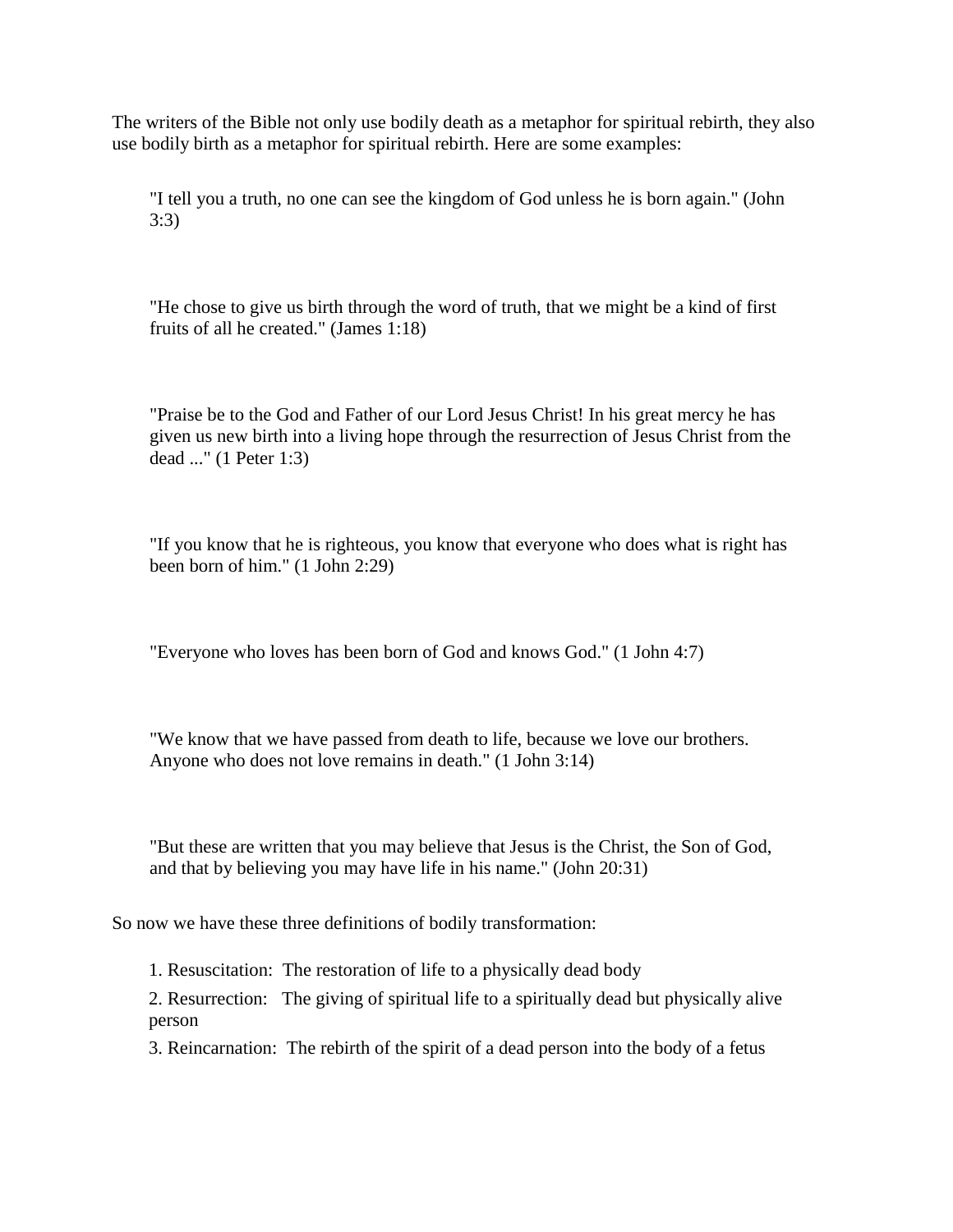As previously mentioned, reincarnation was an established belief in the days of Jesus. The Persian concept of resurrection, while held by some Jews, was considered a foreign doctrine to the Pharisees, the Sadducees, and the Essenes. When Jesus began resurrecting people from the dead (as modern physicians do today) this created quite a stir in Israel as the gospels testify. This becomes evident during an event in the gospels when Jesus performed one of his greatest miracles - the bodily resurrection of Lazarus. Here is the passage:

"Jesus said to her, 'Your brother will rise again.'

"Martha answered, 'I know he will rise again in the resurrection at the last day.'

"Jesus said to her, 'I am the resurrection and the life. He who believes in me will live, even though he dies; and whoever lives and believes in me will never die. Do you believe this?'" (John 11:23-26)

In this passage, Jesus told Martha that Lazarus will "rise again" - a reference to the rebirth of the spirit in a new body (i.e., reincarnation). Martha then expressed the confusion in those days of believing that "rising again at the last day" refers to corpses coming out of their graves on Judgment Day. Jesus corrected her by revealing to her the real meaning of "resurrection" - that it doesn't involve the dead, but rather the living. By stating, "I am the resurrection and the life" Jesus was telling her that he is the living example of the true resurrection which is of the spirit not the body. He was teaching them that they don't have to wait until after death or until "Judgment Day" to have this new life. To emphasize his point, he raised Lazarus from bodily death.

Throughout the gospels, Jesus teaches about the spiritual resurrection of the living and the spiritual reincarnation of the dead. In Luke 20:27-38, the Sadducees, who did not believe in either one, tested Jesus by posing a hypothetical which they believed disproved the concept of an afterlife. Jesus answered their hypothetical by refuting their assumption that resurrection meant "soul sleep" until Judgment Day. He did this by telling them about the resurrection of the spirit of the living. The passage is as follows:

"Some of the Sadducees, who say there is no resurrection, came to Jesus with a question.

"'Teacher,' they said, 'Moses wrote for us that if a man's brother dies and leaves a wife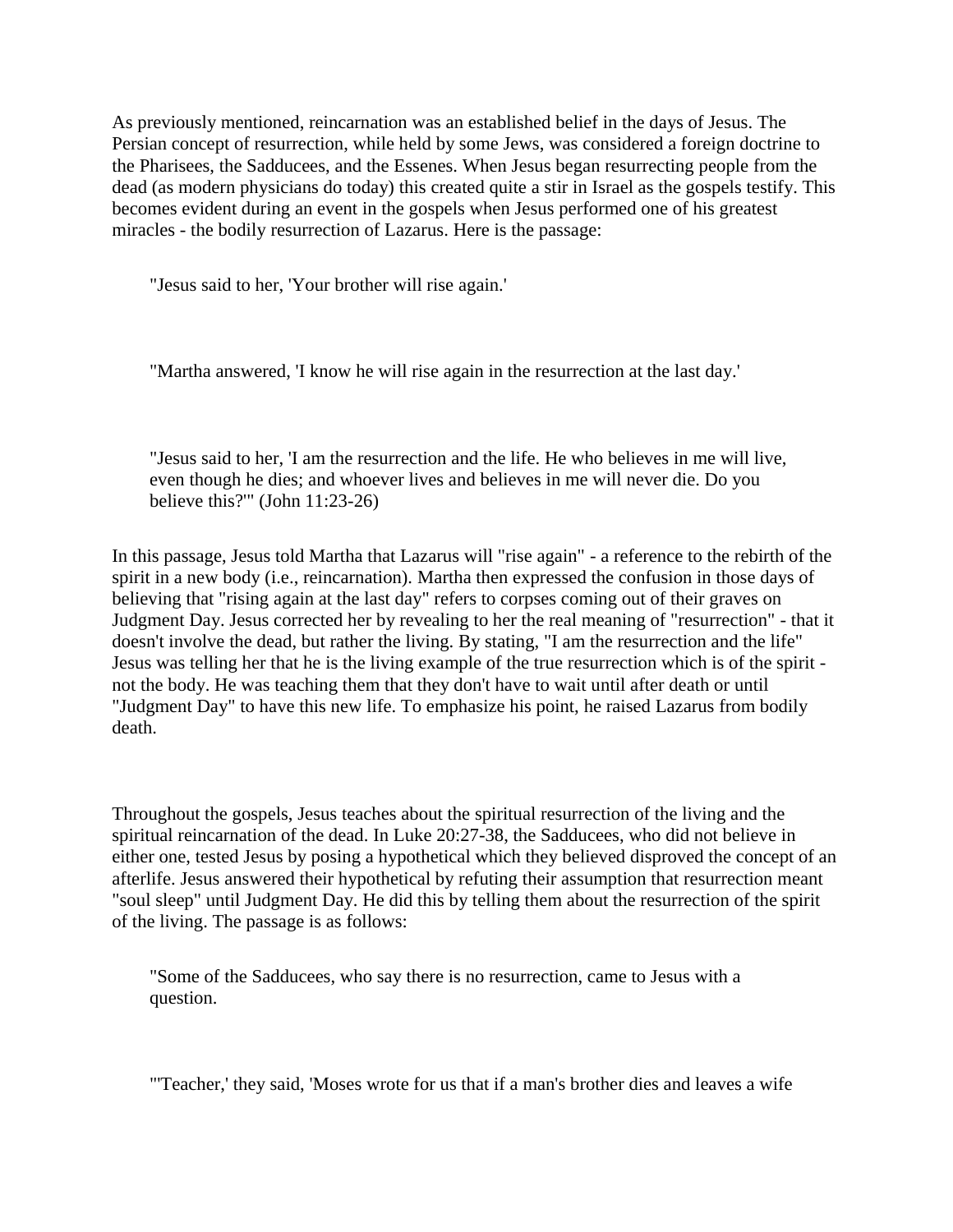but no children, the man must marry the widow and have children for his brother. Now there were seven brothers. The first one married a woman and died childless. The second and then the third married her, and in the same way the seven died, leaving no children. Finally, the woman died too. Now then, at the resurrection whose wife will she be, since the seven were married to her?'

"Jesus replied, 'The people of this age marry and are given in marriage. But those who are considered worthy of taking part in that age and in the resurrection from the dead will neither marry nor be given in marriage, and they can no longer die; for they are like the angels. They are God's children, since they are children of the resurrection. But in the account of the bush, even Moses showed that the dead rise, for he calls the Lord 'the God of Abraham, and the God of Isaac, and the God of Jacob.' He is not the God of the dead, but of the living, for to him all are alive." (Luke 20:27-38)

The Sadducees wanted to know which brother would be married to the woman when their corpses are resurrected at the Last Judgment. The Sadducees argument assumes the Persian form of resurrection. Jesus corrected them by telling them that bodily death means becoming like the angels. In other words, they are alive - not asleep or non-existent. Jesus' association of death with becoming "like the angels" is a good way to refute the Sadducees who didn't even believe in angels. Death means the soul leaves the corpse and returns to heaven with the possibility of returning.

Jesus also said, "They are God's children, since they are children of the resurrection." This is a good description of how the soul returns to heaven after death with the possibility of reincarnating and becoming a child again. Jesus then corrected the Sadducees' misunderstanding of the afterlife by telling them that God is not the God of the dead, but of the living. These words of Jesus are the key to his teachings. People do not have to wait until after death or wait for a revival after death to attain liberation from death. It can be attained in life. In fact, as we will see later, it must be attained in physical life - this spiritual "resurrection" - or the cycle of birth, death, and rebirth will continue. In the gospels, Jesus expressed a special interest for children. Jesus' reference to the "children of the resurrection" may be better understood when comparing it with the following passage:

"And he said: 'I tell you the truth, unless you change and become like little children, you will never enter the kingdom of heaven. Therefore, whoever humbles himself like this child is the greatest in the kingdom of heaven. And whoever welcomes a little child like this in my name welcomes me.'" (Matthew 18:3-5)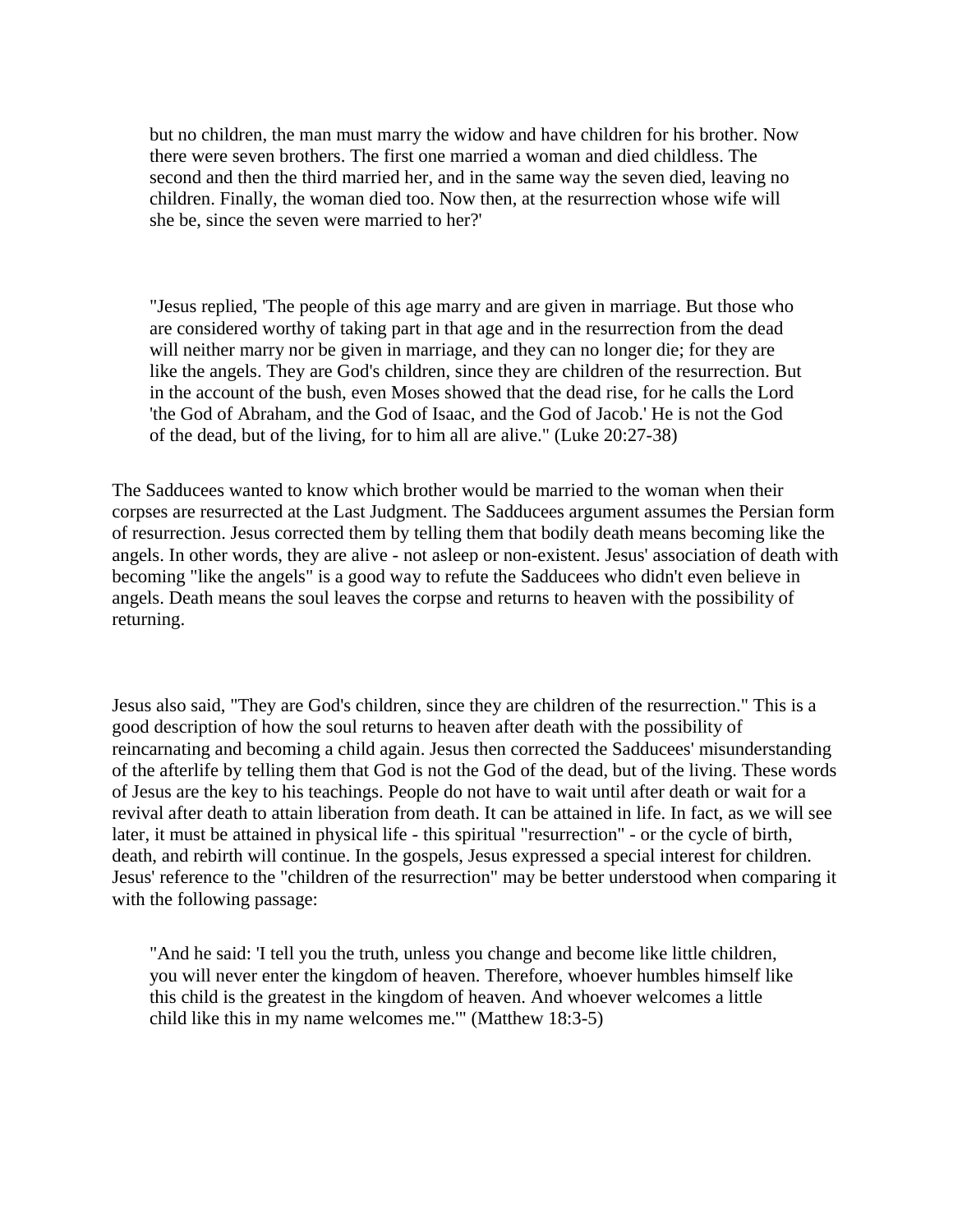"See that you do not look down on one of these little ones. For I tell you that their angels in heaven always see the face of my Father in heaven." (Matthew 18:10)

As for children having "angels in heaven," the word "angels" is a good metaphor for "souls" in general and how children are "closer to the Source" than are adults.

When Jesus taught this principle of human beings having "angels in heaven," he may have been expressing a concept that was well-known in his day - a concept found in the he Book of Enoch.

"And he dreamed, and behold a ladder set up on the Earth, and the top of it reached to heaven; and behold the angels of God ascending and descending on it." (Genesis 28:12)

This vision of a passageway from Earth to heaven appears in many near-death experiences and has been described as a tunnel, a cylinder, a funnel, a tube, a vortex, and other descriptions. In near-death experiences, it is the souls of humans that can be seen ascending and descending through this passageway. Here is an example:

"I saw spirits going to and from the Earth and the city [in the heavens]. I could tell the development of the spirits going to and from by the energy they emanated. I could see that animals came to and from Earth just like humans do. I could see many spirits leave Earth with guides and could see spirits returning to Earth without guides. The being told me that some of the spirits passing were the ones that were doing the work with humans on Earth. I could make out the type of spirits that were doing the work and the spirits that were coming to the great city to become replenished to eventually go back to Earth to experience and further evolve. I could feel the emotions of the ones coming back for replenishment. I could feel that some of them were sad, beaten and scared, much like I felt before my being came to me." [\(David Oakford\)](http://www.near-death.com/oakford.html)

In both Jacob's dream and David Oakford's near-death experience, spirits can be seen ascending up the ladder and then descending the ladder for reincarnation. Because the traditional concept of resurrection involves the soul sleeping until the time of the end and not being active, the conclusion is that bodily resurrection is false because it is refuted by the Book of Enoch, Jacob's dream of a passageway where souls return and leave heaven, the teachings of Jesus, and the multitude of near-death experiences that prove the soul journeys to heaven and returns to reincarnate.

This concept is even found in the Book of Revelation. Jesus told the believers of the Church of Philadelphia that when they overcome the world they will never again have to leave heaven.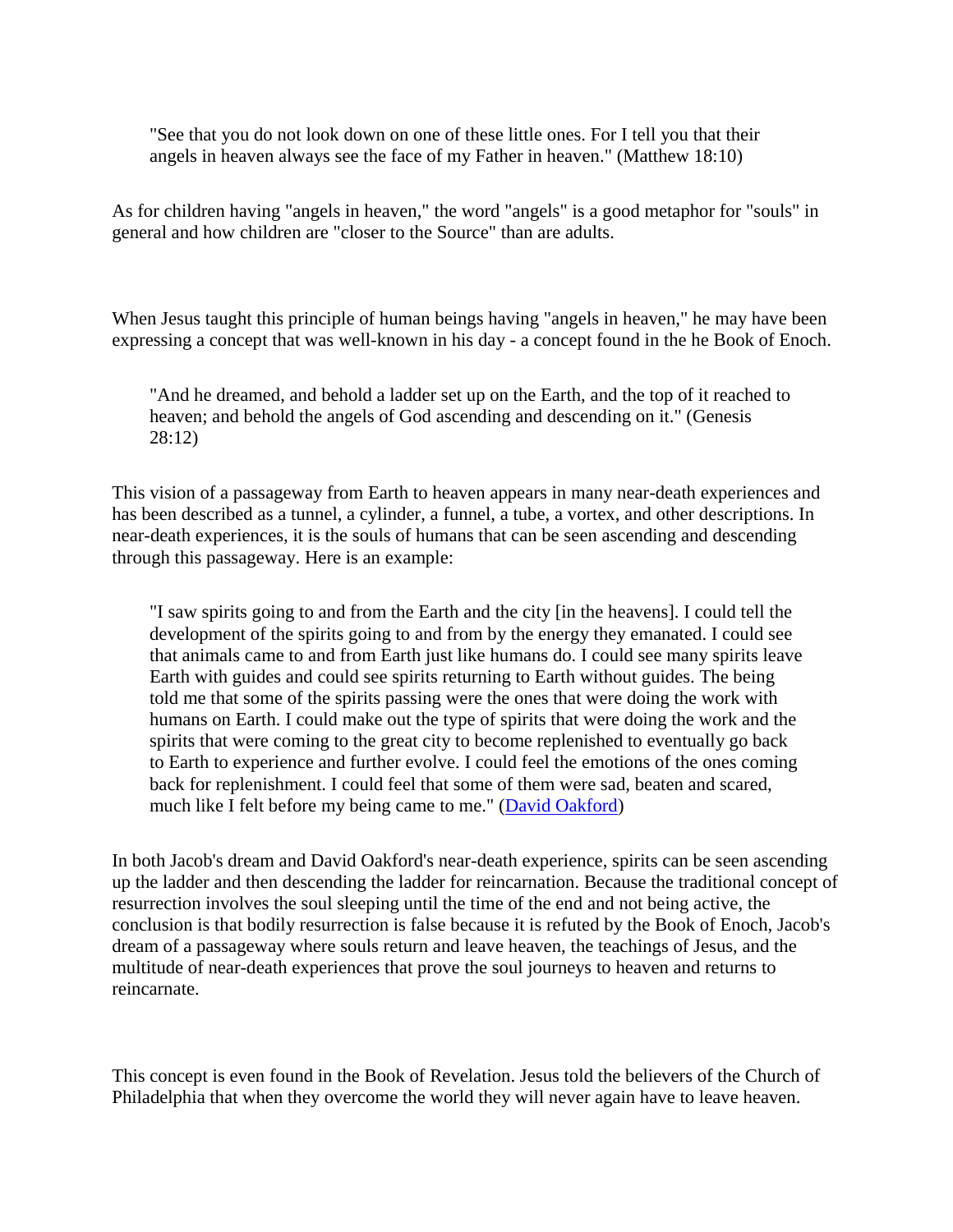"He who overcomes I will make a pillar in the temple of my God. Never again will he leave it." (Revelation 3:12)

This is a clear statement affirming the pre-existence of the soul and its corresponding concept reincarnation. The assumption here is that people who do not overcome the world will have to leave this heavenly temple and return to Earth.

Believing in the concept of bodily resurrection can be dangerous. One particular well-known near-death experience revealed exactly how dangerous it is to believe in ["soul sleep.](http://www.newadvent.org/cathen/12792a.htm)" The following is a portion from the account of Dr. George Ritchie's near-death experience when he was given a guided tour of the afterlife by Jesus:

"One of the places we observed seemed to be a receiving station. Beings would arrive here oftentimes in a deep hypnotic sleep. I call it hypnotic because I realized they had put themselves in this state by their beliefs. Here were what I would call angels working with them trying to arouse them and help them realize God is truly a God of the living and that they did not have to lie around sleeping until Gabriel or someone came along blowing on a horn." [\(Dr. George Ritchie\)](http://www.near-death.com/ritchie.html)

The dangers of believing in sleeping in graves until the resurrection is also affirmed by others near-death experiencers:

"Things change little in the hereafter. Suppose we have the fixed idea that we'll sleep till the resurrection of the body. Then suppose there isn't a resurrection of the body. We might sleep a very long time." [\(Arthur Yensen\)](http://www.near-death.com/experiences/reincarnation06.html)

"Those that died believing they would sleep until awakened by Gabriel, reported a black darkness, a feeling of being trapped and alone, stranded. What I've finally come to realize is we truly and most literally create our own realities. When we die, the reality we created is where we will live and what we will become." [\(P.M.H. Atwater\)](http://www.near-death.com/experiences/experts05.html)

"If you don't believe in God or an afterlife, you will probably be kept in a sleep state for the first two to three day period. You will wake up in a beautiful meadow or some other calm and peaceful place where you can reconcile the transition from the death state to the continuous life. You are given teachings in the hope that you do not refuse to believe that you are dead." [\(Betty Bethards\)](http://www.near-death.com/experiences/paranormal02.html)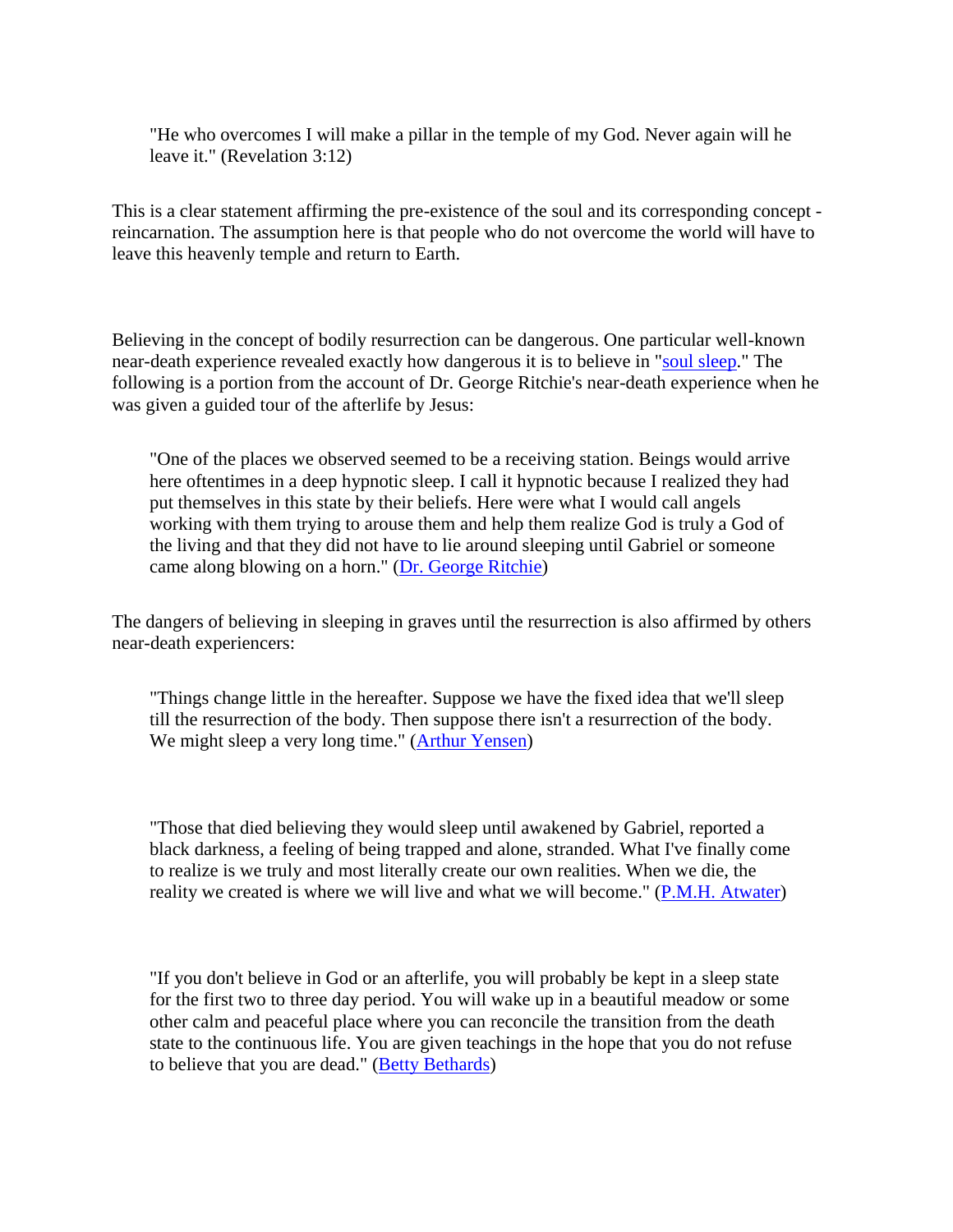"He expects to find nothing when he passes through the door called "death", and for a long time that is usually what he finds - nothing. He is in a state like unto death for a goodly while, until at last something arouses him." [\(Ruth Montgomery\)](http://www.near-death.com/experiences/paranormal04.html)

Concerning entering and leaving heaven, Jesus gave an interesting insight when he rebuked the Pharisees for rejecting the message of John the Baptist while the prostitutes and tax collectors did not:

"Jesus said to them, 'I tell you the truth, the tax collectors and the prostitutes are entering the kingdom of God ahead of you. For John came to you to show you the way of righteousness, and you did not believe him, but the tax collectors and the prostitutes did.'" (Matthew 21:32)

In this passage Jesus described two different groups of people entering heaven at different times. This statement is a clear refutation of the resurrection of souls at the end of time. Resurrection assumes that everyone will enter heaven at the same time. Reincarnation assumes that everyone enters heaven at the moment of death. For this reason, the only way for these tax collectors and prostitutes can enter heaven before the Pharisees is through the process of reincarnation.

Some Bible verses do appear to suggest that corpses are resurrected at the end of time. Here is one of them:

"And this is the will of him who sent me, that I shall lose none of all that he has given me, but raise them up at the last day. For my Father's will is that everyone who looks to the Son and believes in him shall have eternal life, and I will raise him up at the last day .... No one can come to me unless the Father who sent me draws him, and I will raise him up at the last day." (John 6:39-44)

By raising several people from the dead and teaching the correct concept of resurrection, Jesus demonstrated that there is no final resurrection of corpses at the end of time. So when Jesus referred to people being "raised up at the last day" he must be using it in a spiritual sense rather than a literal sense. For example, it is very common in near-death experiences for Jesus to appear and help people rise to heaven. The idea of a literal 24 hour time period when Jesus will judge the dead can be refuted with the following Bible verses:

"With the Lord a day is like a thousand years, and a thousand years are like a day." (2 Peter 3:8-9)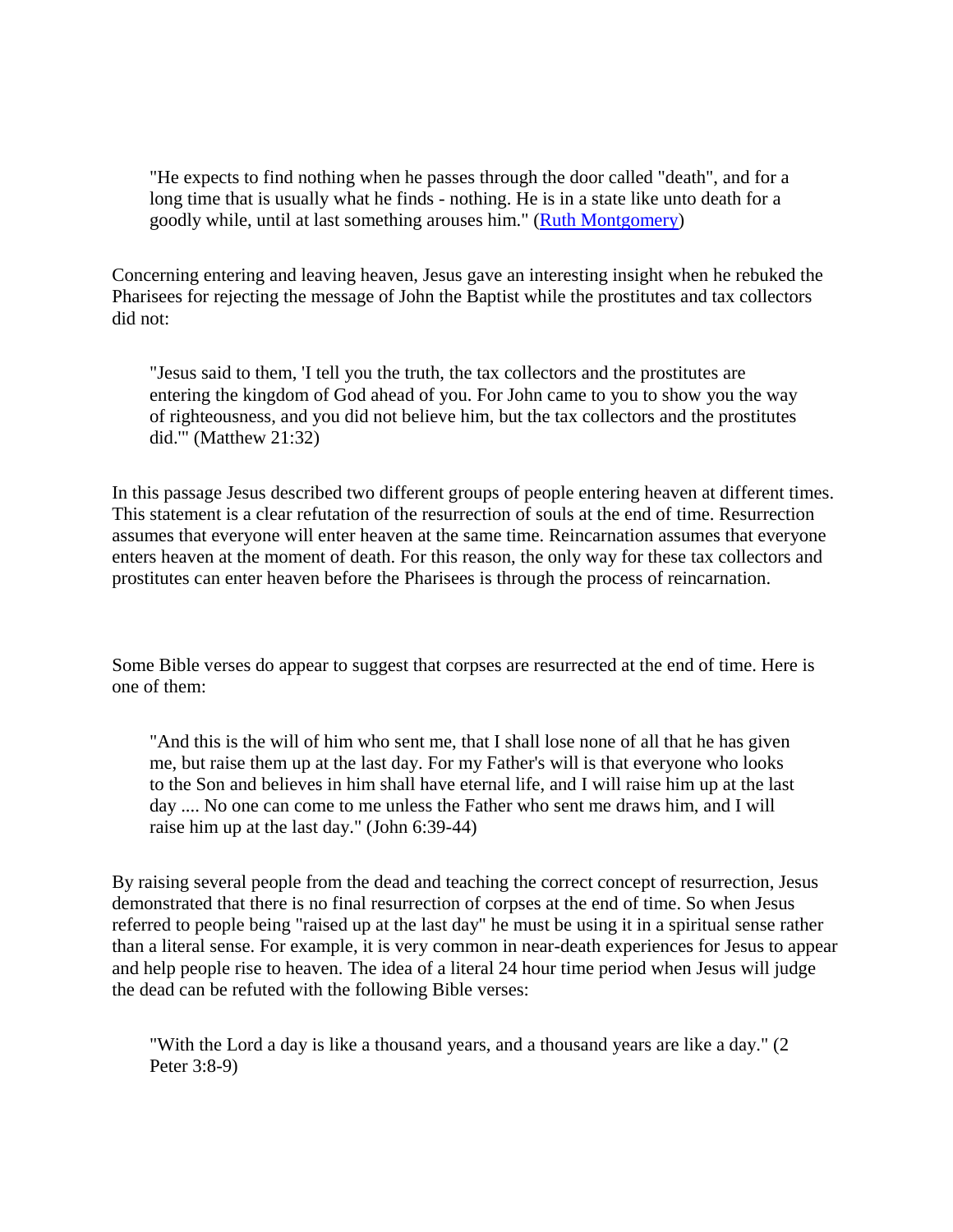Using the above definition, it is possible that we may already be living in the "day of Judgment." Perhaps this is the correct interpretation of the following passage:

"In the time of my favor I heard you, and in the day of salvation I helped you." I tell you, now is the time of God's favor, now is the day of salvation." (2 Corinthians 6:2)

Whether the "day of salvation," the "day of judgment," the "day of the Lord," the "end of days," and the "day of death" are all references to the same day is anyone's guess. Nevertheless, neardeath experiences and early Christian and Buddhist writings suggest that "Judgment Day" is the day of death. The following passage refers to this time of judgment:

"For it is not those who hear the law who are righteous in God's sight, but it is those who obey the law who will be declared righteous ... This will take place on the day when God will judge men's secrets through Jesus Christ." (Romans 2:12-16)

Because many people in the Bible were declared righteous during their life and did not have to wait until the end of days, the conclusion is that people don't have to wait until the end of days for judgment.

"For in the gospel a righteousness from God is revealed, a righteousness that is by faith from first to last, just as it is written: 'The righteous will live by faith.'" (Romans 1:17)

Also, the Bible describes many instances where God judged entire nations. There are also many instances in the Bible where people do not wait until a Judgment Day to enter heaven. And finally, the fact that multitudes of people who had a near-death experience describes being judged by God after death is strong testimony that "Judgment Day" when the dead are "raised" is actually the day of death.

Concerning other Bible verses that refer to reincarnation, the following passage is a clear statement:

"All these people were still living by faith when they died. They did not receive the things promised; they only saw them and welcomed them from a distance. And they admitted that they were aliens and strangers on Earth. People who say such things show that they are looking for a country of their own. If they had been thinking of the country they had left, they would have had opportunity to return. Instead, they were longing for a better country - a heavenly one. Therefore God is not ashamed to be called their God, for he has prepared a city for them." (Hebrews 11:13-16)

The above passage describes people who had an opportunity to return to Earth after death. This could only come about through reincarnation. Continuing on: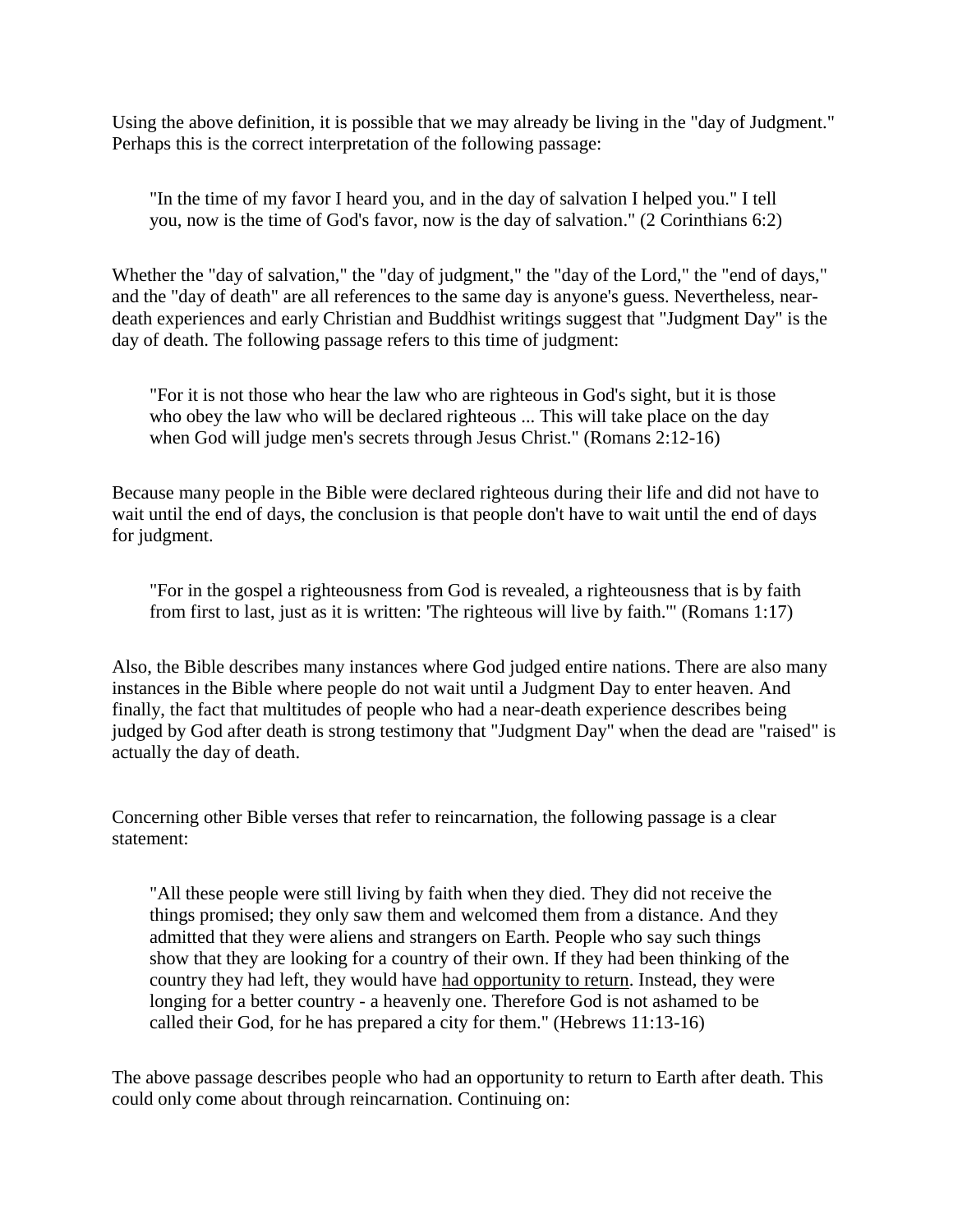"Women received back their dead, raised to life again. Others were tortured and refused to be released, so that they might gain a better resurrection." (Hebrews 11:32- 35)

The above passage describes women receiving their dead through reincarnation which is the only method this can happen. Bodily resurrection can only happen through a miracle or at the end of time on Judgment Day according to the Persian concept of resurrection. But because this passage refers to an event in the past, then this cannot be a reference to a future "Judgment Day" when corpses crawl out of graves. The passage also mentions people refusing to die so they can live longer to do good works and obtain more favorable conditions in the next life.

The verse below from the Book of James is one of the clearest references to reincarnation in the Bible:

"And the tongue is a fire: the world of iniquity among our members is the tongue, which defileth the whole body, and setteth on fire the wheel of nature, and is set on fire by hell." (James 3:6, ASV)

The phrase "wheel of nature" is mistranslated in other versions of the Bible as "the whole course of life." But James actually uses the phrase "trochos tes geneseos" which had a special meaning in those days. It literally means the "wheel of nature." By using this phrase, James gave this statement a specific technical reference to reincarnation (full references in the commentaries of Mayor and W. Bauer). The revolution of the wheel symbolizes the cycle of successive lives. The comparison of life to a wheel and the symbol of the wheel itself was and is a common symbol in many religions and civilizations referring to reincarnation. According to Flavius Josephus, the Jewish temple at Jerusalem had the wheel of the zodiac inlaid in its floor. The wheel of the zodiac is mentioned in the Talmud and even in the Bible [\(Job 38:32\)](http://www.biblegateway.com/cgi-bin/bible?passage=+Job+38%3A32&x=20&y=7&NIV_version=yes&language=english) (See Hebrew translation of ["constellation"](http://www.mazzaroth.com/Introduction/MazzarothDefined.htm)). The wheel is also related to the mystical wheel of fortune which is another reference to reincarnation. For thousands of years, orthodox Jews have been believers in reincarnation and their scriptures, the Zohar, is a book of great authority among orthodox Jews. It states the following:

"All souls come in reincarnation (literally "wheeling") and humans don't know the ways of the Lord and how the Scales stand and how people are judged every day and time. How the souls are judged before entering this world and how they are judged after leaving it" (Zohar, Mishpatim 32)

The verse in James referring to the "wheel of nature" is stating how harsh the consequences can be when words are used inappropriately. While on the cycle of life, peoples' own words can condemn them. It can set their whole life on fire. It can cause them to cycle through the fire of hell. It can have consequences in their next cycle of life as well.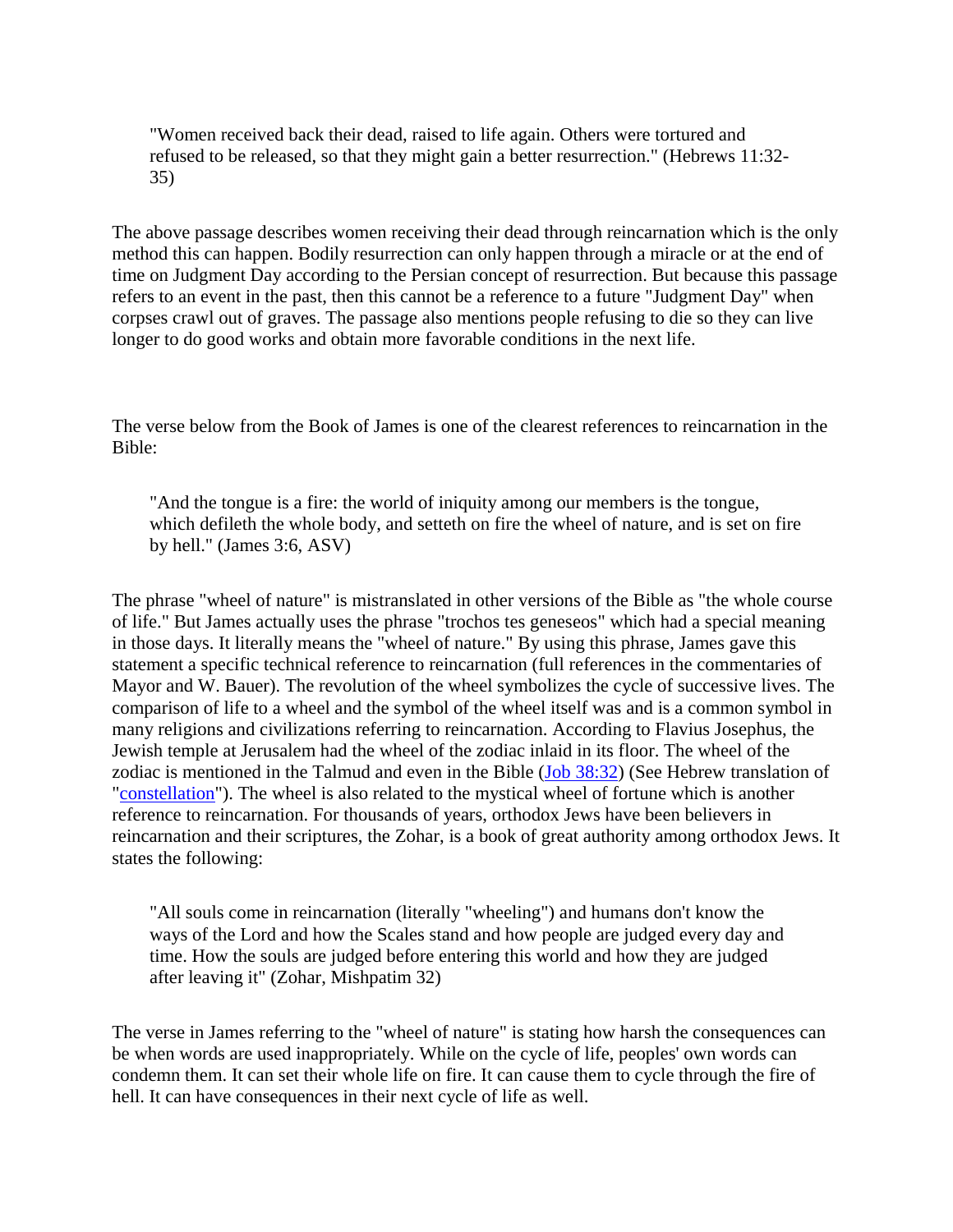Another Old Testament verse describes this cycle of nature:

"Generations come and generations go, but the Earth remains forever. The sun rises and the sun sets, and hurries back to where it rises. The wind blows to the south and turns to the north; round and round it goes, ever returning on its course. All streams flow into the sea, yet the sea is never full. To the place the streams come from, there they return again ... What has been will be again, what has been done will be done again; there is nothing new under the sun." (Ecclesiastes 1:4-9)

The **Jewish Kabbalists** interpreted this verse to mean a generation dies and subsequently returns through reincarnation.

Continuing on in this passage from Ecclesiastes, the writer makes a reference to the reincarnation concept of a "veil" that causes people to not remember their past lives.

"Is there anything of which one can say, 'Look! This is something new?' It was here already, long ago; it was here before our time. There is no remembrance of men of old, and even those who are yet to come will not be remembered by those who follow." (Ecclesiastes 1:7-11)

A passage in Isaiah uses the metaphor of Jerusalem as a mother feeding her babies which can be interpreted as people returning to Jerusalem as infants:

"Rejoice with Jerusalem and be glad for her, all you who love her; rejoice greatly with her, all you who mourn over her. For you will nurse and be satisfied at her comforting breasts; you will drink deeply and delight in her overflowing abundance." (Isaiah 66:9- 11)

The following verse in Lamentations destroys the concept of eternal damnation. Because of this, the idea of people having only one chance at salvation (i.e., one lifetime), as in the concept of resurrection, can be discarded. The only logical meaning is reincarnation.

"For men are not cast off by the Lord forever. Though he brings grief, he will show compassion, so great is his unfailing love." (Lamentations. 3:31-32)

In the Book of Amos, an excellent reference to reincarnation can be found. It describes God taking the dead to heaven then bringing them back to Earth.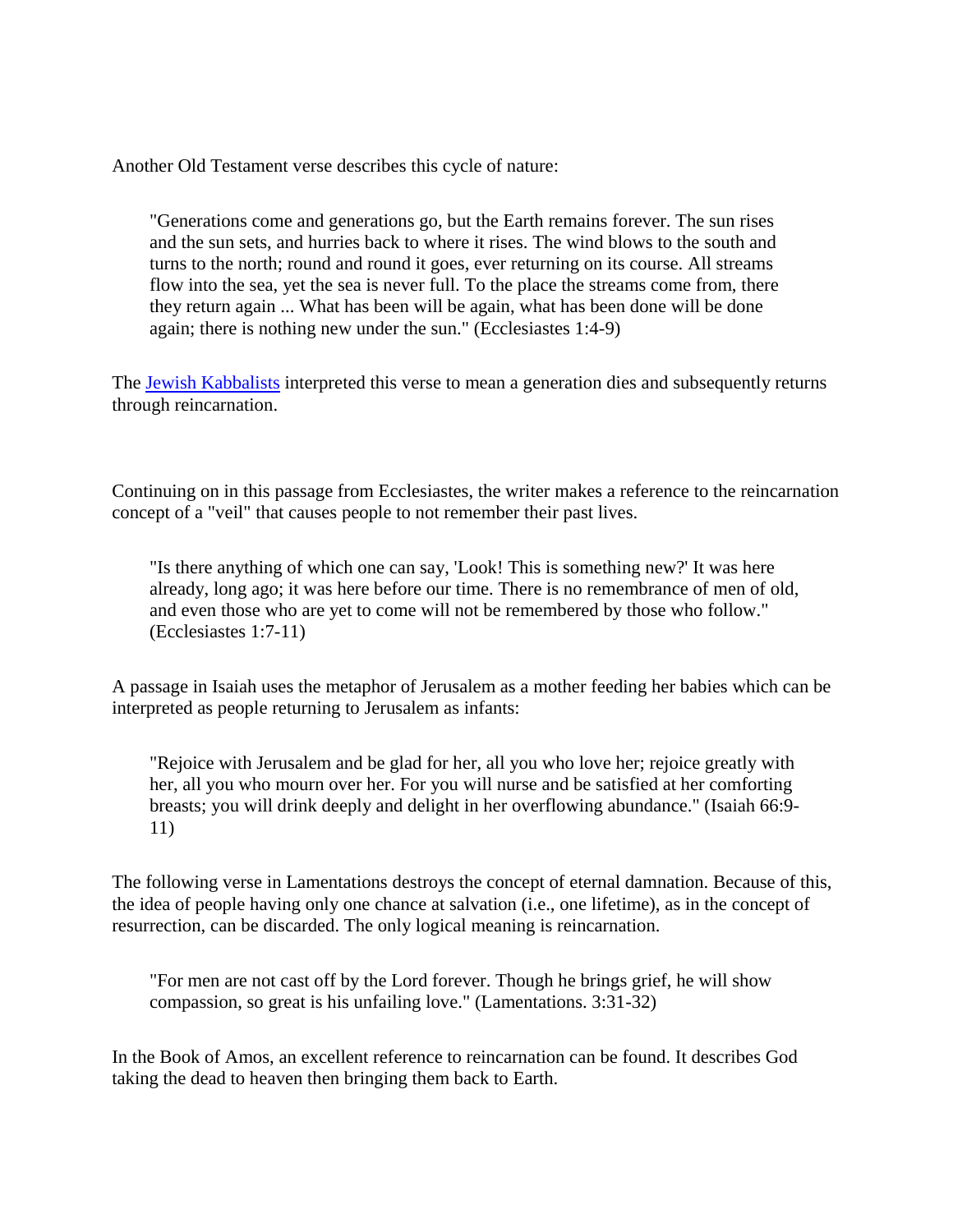"Though they dig down to the depths of the grave, from there my hand will take them. Though they climb up to the heavens, from there I will bring them down." (Amos 9:2)

In the Book of Job, Job wonders if he will live again after death:

"If a person dies will he live again? All the days of my hard service I will wait for my renewal to come." (Job 14:14)

Job asks if there is life after death. He answers his own question by stating that he will live again when he is renewed. According to the Hebrew dictionary, the word translated "renewal" is chaliyphah (khal-ee-faw). Its meaning is: (1) a change, change of garments, replacement (2) changing, varying course of life (3) relays (4) relief from death. In my opinion, this definition fits the concept of reincarnation than it does resurrection.

In the Book of Psalm, David rejoices that he will be rescued after death:

"Therefore my heart is glad and my tongue rejoices; my body also will rest secure, because you will not abandon me to the grave, nor will you let your Holy One see decay. You have made known to me the path of life; you will fill me with joy in your presence, with eternal pleasures at your right hand." (Psalm 16:9-11)

The word "grave" in the above passage is an English mistranslation of the Hebrew word "Sheol," the Hebrew abode of the dead - a shadowy non-world beyond hope, beyond feeling, and beyond the presence of God. The Hebrews spoke of going to Sheol with dread. This passage refers to David being rescued from Sheol.

The next passage refers to prisoners in chains and in the darkness which is another reference to Sheol. This same idea can be found in 1 Peter 3:18-20 which is also provided below. The Psalm passage refers to prisoners being freed in the past tense which rules out the resurrection at the end of time. For this reason it is suggestive of reincarnation.

"Some sat in darkness and the deepest gloom, prisoners suffering in iron chains, for they had rebelled against the words of God and despised the counsel of the Most High. So he subjected them to bitter labor; they stumbled, and there was no one to help. Then they cried to the Lord in their trouble, and he saved them from their distress. He brought them out of darkness and the deepest gloom and broke away their chains." (Psalm 107:10-14)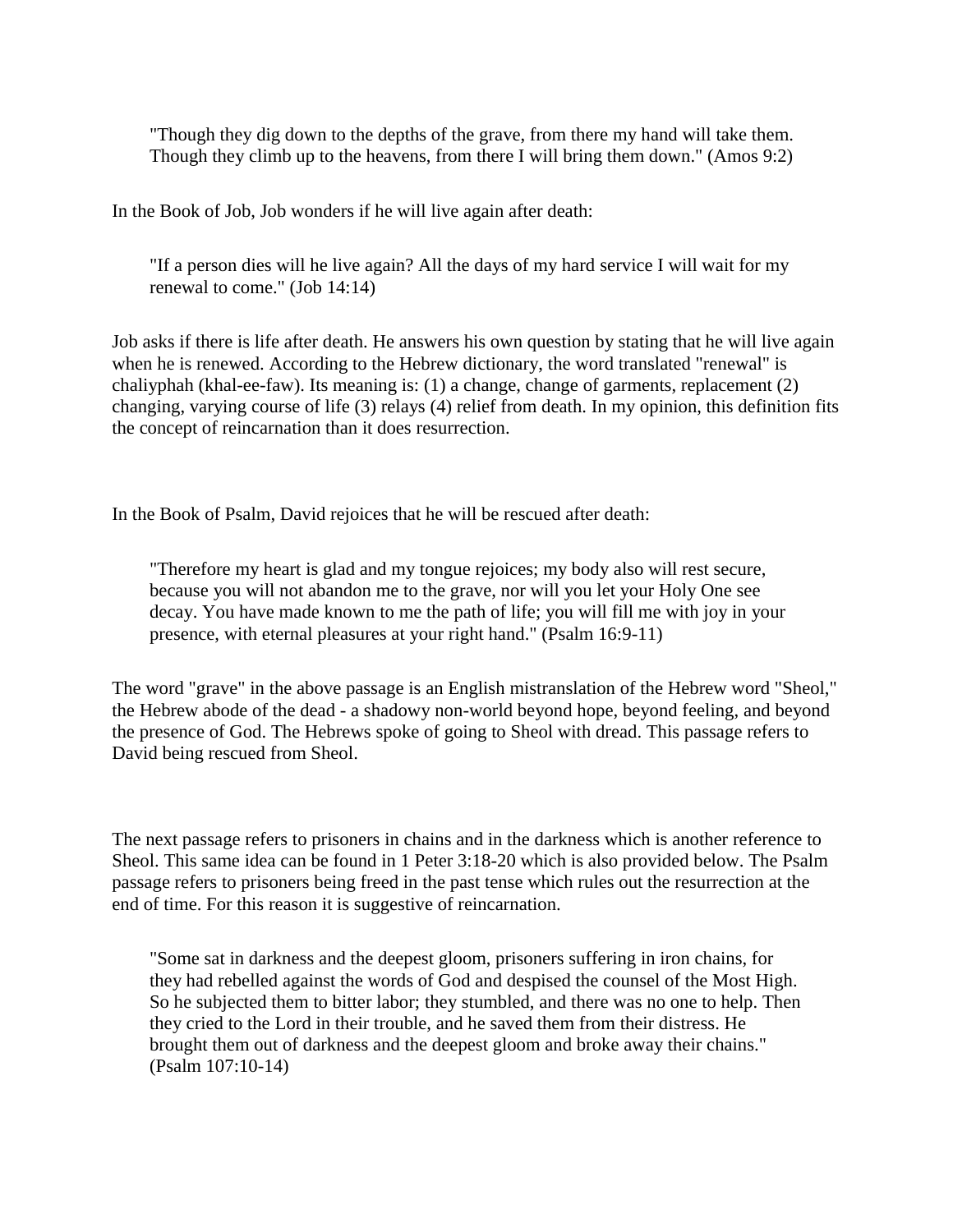"For Christ died for sins once for all, the righteous for the unrighteous, to bring you to God. He was put to death in the body but made alive by the Spirit, through whom also he went and preached to the spirits in prison who disobeyed long ago..." (1 Peter 3:18- 20)

The reference to imprisoned spirits whom Jesus freed from the "prison" of Sheol is incompatible with a resurrection at the end of time but is a good reference to reincarnation. This liberation of spirits from Sheol is mentioned several times in the Bible:

"When he ascended on high, he led captives in his train and gave gifts to men." (Ephesians 4:8)

In another letter by Peter, he referred again to these imprisoned spirits:

"For if God did not spare angels when they sinned, but sent them to hell, putting them into gloomy dungeons to be held for judgment; if he did not spare the ancient world when he brought the flood on its ungodly people, but protected Noah, a preacher of righteousness, and seven others; if he condemned the cities of Sodom and Gomorrah by burning them to ashes, and made them an example of what is going to happen to the ungodly; and if he rescued Lot, a righteous man, who was distressed by the filthy lives of lawless men (for that righteous man, living among them day after day, was tormented in his righteous soul by the lawless deeds he saw and heard) - if this is so, then the Lord knows how to rescue godly men from trials and to hold the unrighteous for the day of judgment, while continuing their punishment." (2 Peter 2:4-9)

Peter is referring to angels and souls who were held in "prison" until the Judgment Day. These verses by David, Peter and Paul, all refer to the same event: human souls being liberated from hell. And because this freeing of souls is past tense in the Ephesians verse, this means it has already occurred. The conclusion is that Judgment Day for these souls already occurred. This too is incompatible with resurrection. Going a step further, the concept of human souls leaving heaven and being put in "prison" is a Christian Gnostic reference to the soul being incarnated into the flesh.

Here is another passage concerning being freed from prison coming from a parable of Jesus that is suggestive of reincarnation:

"Settle matters quickly with your adversary who is taking you to court. Do it while you are still with him on the way, or he may hand you over to the judge, and the judge may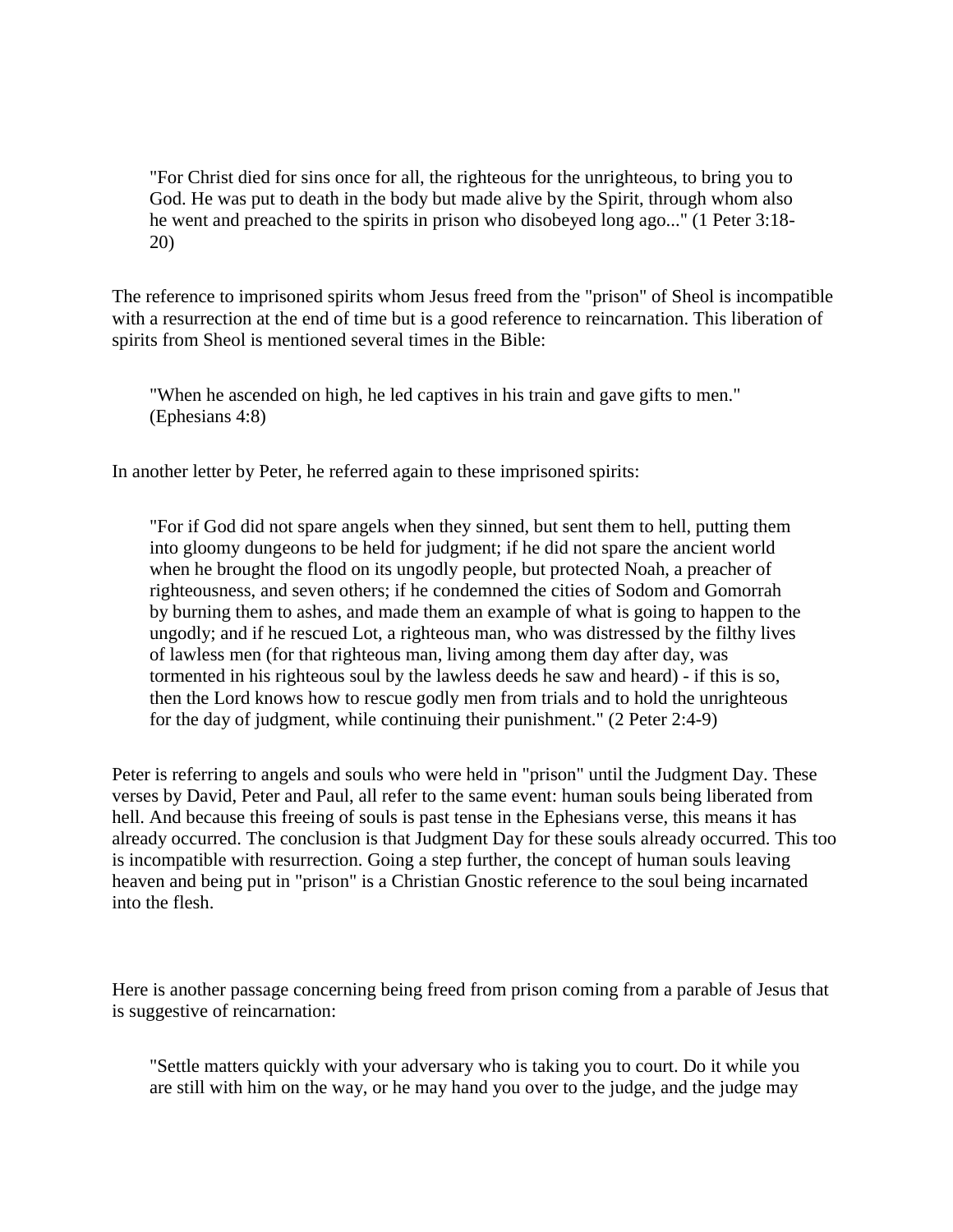hand you over to the officer, and you may be thrown into prison. I tell you the truth, you will not get out until you have paid the last penny." (Matthew 5:25-26)

Concerning this passage, the interesting aspect to it is that it states a person will not get out of prison until the debt has been paid. In the parables of Christ, Jesus uses the word "prison" as a metaphor for "Sheol" or "hell." This reference of getting out of prison suggests that people are able to get out of hell when their debt has been paid. Since people are able to get out of hell, one wonders where they would go. It would be reasonable to assume that they would be raised to life through the process of reincarnation. Being able to get out of hell is also a good case against eternal damnation.

The author of the Book of Jude also refers to these souls in "prison" who were freed by Jesus:

"And the angels who did not keep their positions of authority but abandoned their own home - these he has kept in darkness, bound with everlasting chains for judgment on the great day." (Jude 6)

The writer of the Book of Jude incorporates heavy Christian Gnostic concepts which show the writer was a Christian Gnostic. Gnostics viewed the human soul as being pre-existent, incarnating into a "prison" of flesh, and being subject to reincarnation. Gnostics believed humans were identical to angels and whose origin was heaven. This becomes even more apparent later in the Book of Jude when the writer actually quotes from a Gnostic book called the Book of Enoch - a Hebrew book about the heavenly origin of the soul:

"Enoch, the seventh from Adam, prophesied about these men, 'See, the Lord is coming with thousands upon thousands of his holy ones to judge everyone, and to convict all the ungodly of all the ungodly acts they have done in the ungodly way, and of all the harsh words ungodly sinners have spoken against him.'" (Jude 14-15)

The Book of Enoch was a part of Hebrew scripture which was accepted as canon in Jesus' day. It is very likely that, as a rabbi, Jesus himself was familiar with this book. The fate of this book as canon came hundreds of years later when a group of bishops decided the book was heretical. For this reason it wasn't included in the New Testament even though the New Testament itself quotes from it.

The idea of Jesus going to hell to free souls can be found in another Bible passage:

"For as Jonah was three days and three nights in the belly of a huge fish, so the Son of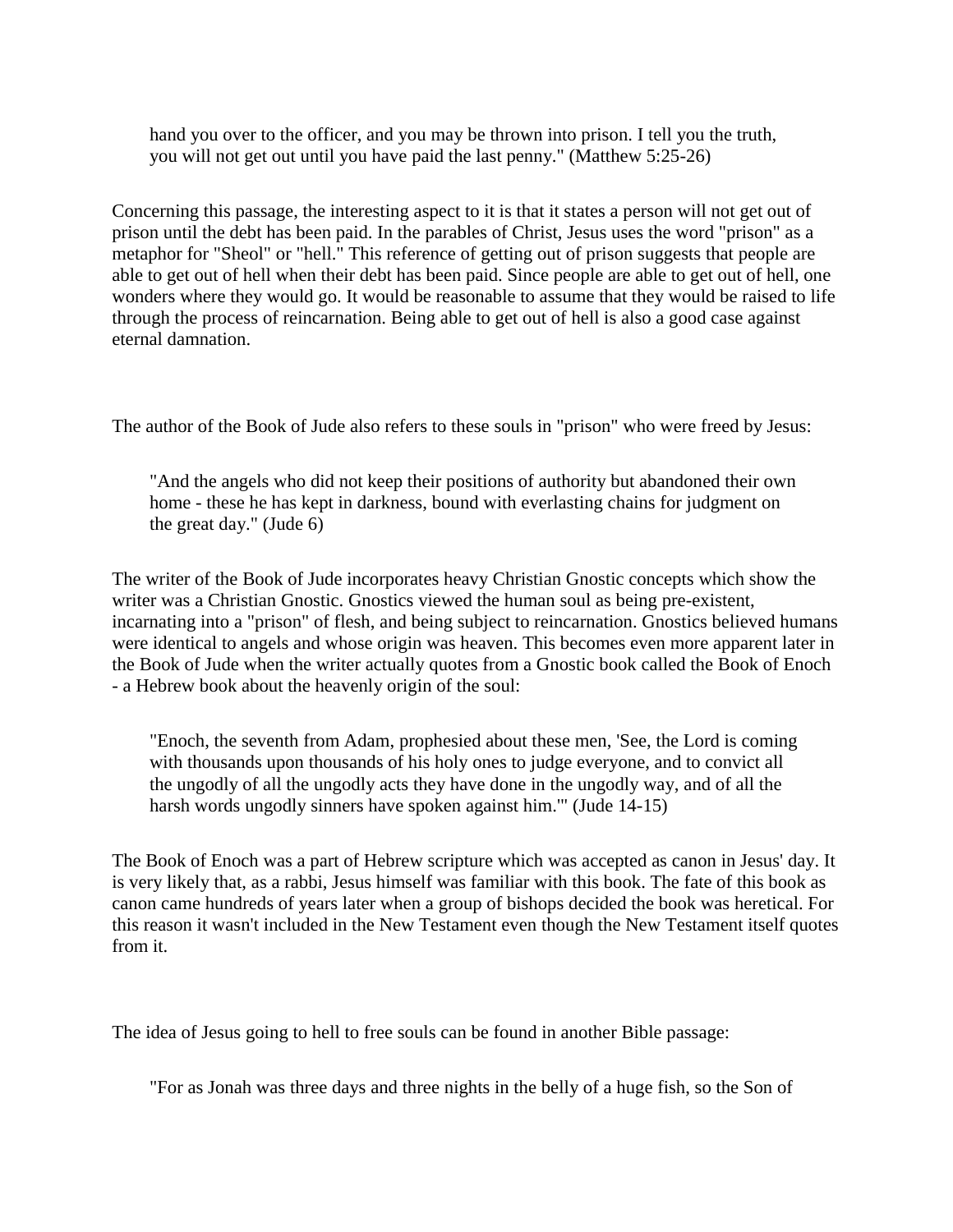Man will be three days and three nights in the heart of the Earth." (Matthew 12:40)

Jesus' crucifixion is compared to the Hebrew myth of Jonah. According to the myth, Jonah was swallowed by a whale and lived in its belly for three days until being spit out. Because it is impossible for such a thing to happen, like other Hebrew myths, there is a higher spiritual interpretation to it. This myth was also not limited to the Hebrews and has astrological and spiritual meaning. The Semitic translation for the name "Jonah" is "sun". This international myth refers to the sun as it "dies" for three days on December 22nd, the winter solstice, when it stops in its movement south, to be "born again" or "resurrected" on December 25th, when it resumes its movement north. Because Jesus himself referred to this myth when referring to his coming afterlife journey (see the previous passage), it is worth examining the myth as described in the Book of Jonah:

"From inside the fish Jonah prayed to the Lord his God.

"He said: 'In my distress I called to the Lord, and he answered me. From the depths of the grave I called for help, and you listened to my cry. You hurled me into the deep, into the very heart of the seas, and the currents swirled about me; all your waves and breakers swept over me. I said, 'I have been banished from your sight; yet I will look again toward your holy temple.'"

"The engulfing waters threatened me, the deep surrounded me; seaweed was wrapped around my head. To the roots of the mountains I sank down; the Earth beneath barred me in forever. But you brought my life up from the pit [Sheol], O Lord my God." (Jonah 2:1-6)

We can also understand how the myth of Jonah is a metaphor for the spirit rising to heaven after death as the sun rises after the winter solstice. This cannot be a reference to resurrection and "soul sleep" until resurrection day. It can only correspond with reincarnation.

A passage in Matthew involves Jesus explaining why an old ritual is not performed by his disciples:

"Then John's disciples came and asked him, 'How is it that we and the Pharisees fast, but your disciples do not fast?'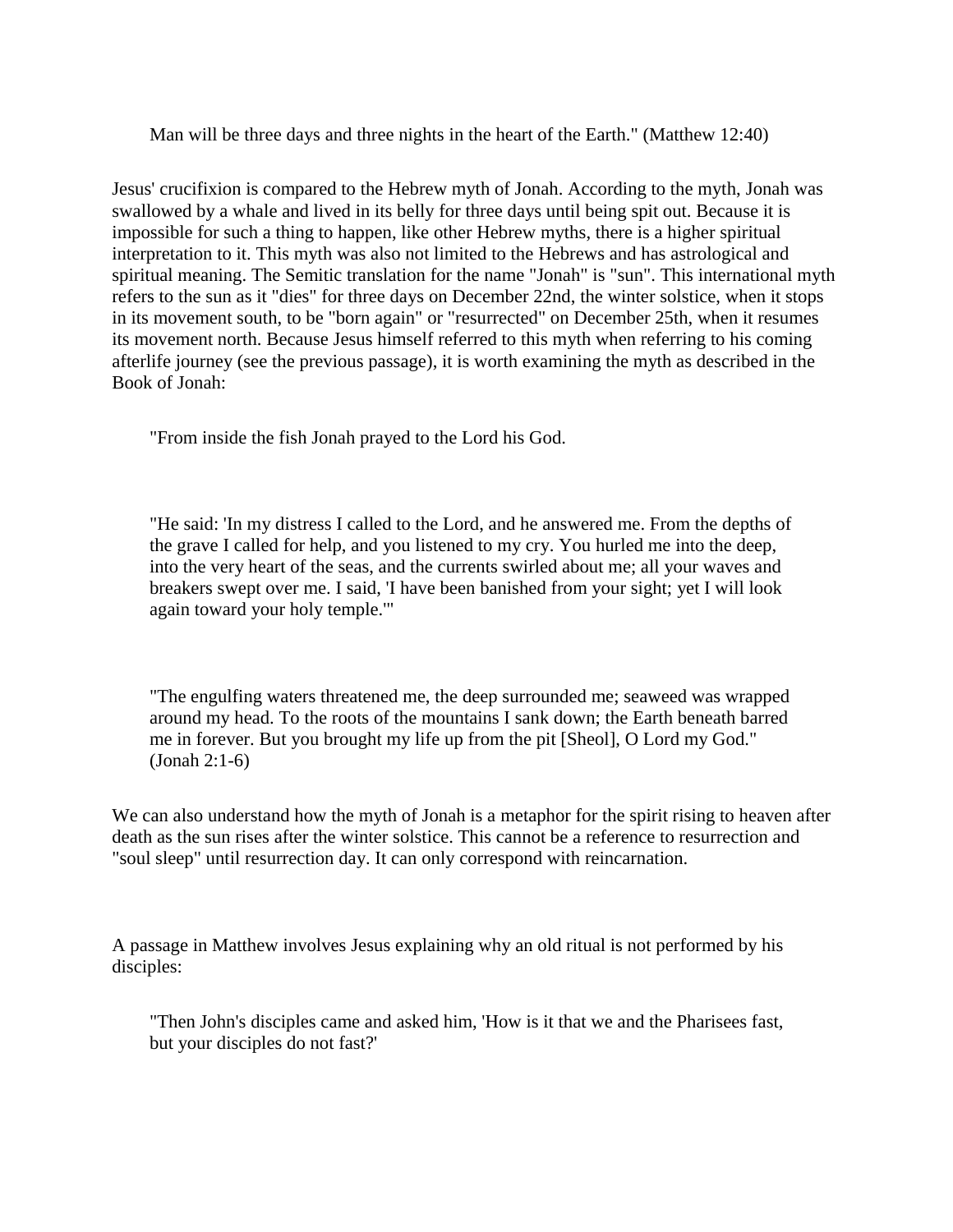"Jesus answered, 'How can the guests of the bridegroom mourn while he is with them? The time will come when the bridegroom will be taken from them; then they will fast. No one sews a patch of unshrunk cloth on an old garment, for the patch will pull away from the garment, making the tear worse. Neither do men pour new wine into old wineskins. If they do, the skins will burst, the wine will run out and the wineskins will be ruined. No, they pour new wine into new wineskins, and both are preserved.'" (Matthew 9:14-17)

The disciples of John the Baptist asked Jesus why his disciples don't practice the ritual of fasting. Jesus answered with a metaphor of pouring new wine in old wineskins. Jesus is using his disciples as a metaphor for "new wine" which shouldn't be put into "old wineskins" (i.e., the old practice the ritual of fasting). Although these words of Jesus were used to describe the practice of fasting, they can also be applied to resurrection. Resurrection is like putting "new wine" (i.e., the spirit) into "old wineskins" (i.e., the corpse). It is not a good idea.

And finally, the verse below is often used to refute reincarnation.

"Man is destined to die once, and after that to face judgment" (Hebrews 9:27)

This verse is used to show that humans die only once, thereby supporting resurrection and refuting reincarnation. But if this verse affirms people are only allowed a single death, then this itself excludes many people of the Bible. All of the people in the Bible who were "raised from the dead" experienced death more than once (with the exception of Jesus). Other people in the Bible such as Enoch, Elijah and Melchizedek did not even die at all. But most convincing of all, the apostle Paul himself died more than one as recorded in his second letter to the Corinthians:

"I know a person in Christ who fourteen years ago was caught up to the third heaven. Whether it was in the body or out of the body I do not know - God knows. And I know that this person - whether in the body or apart from the body I do not know, but God knows - was caught up to paradise. He heard inexpressible things, things that humans are not permitted to tell." (2 Corinthians 12:1-4)

Paul uses the Greek idiom "I know a person" which means that he was humbly speaking about himself. He explained that he didn't know if he was taken up in his body or in his spirit, but he was in paradise ("the third heaven") one of the many Christian Gnostic heavens in the afterlife hierarchy. This near-death experience that Paul had cannot positively be identified with a recorded event in Paul's career because his letters describe many times he may have died. It is probable that Paul had his death experience when he was stoned and left for dead (Acts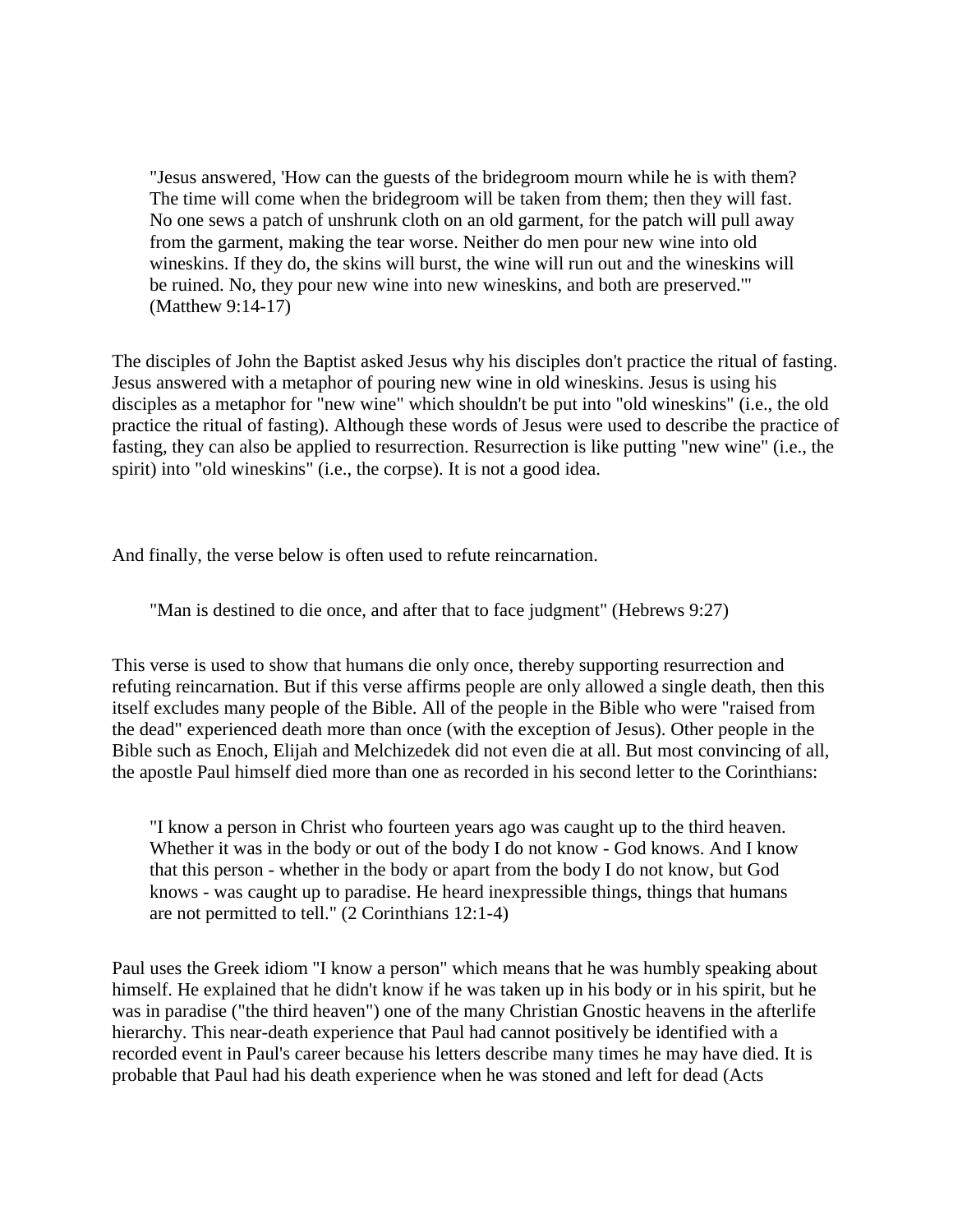14:19,20). The reason that Paul related this incident to the Corinthians was to establish his authority as an apostle to them.

This verse in James does affirm a one body/one death reality. But because resurrection and neardeath experiences are defined as the reanimation of the same body, then this subjects the person to another death including the so-called "second death" as described in Revelation 2:11.

Reincarnation is defined as the permanent death of the body and the soul incarnating into a different body. This satisfies the one body/one death requirement of this verse in James. For this reason, Heb. 9:27 refutes resurrection and not reincarnation.

Due to the [condemnation of pre-existence \(and reincarnation\) by church authorities](http://www.near-death.com/experiences/origen08.html) in 553 A.D., reincarnation became an enemy concept to the Judeo-Christian West. The reason reincarnation was declared heresy was given by Gregory, the Bishop of Nyssa. The five reasons he gave were:

- 1. It seems to minimize Christian salvation.
- 2. It is in conflict with the resurrection of the body.
- 3. It creates an unnatural separation between body and soul.
- 4. It is built on a much too speculative use of Christian scriptures.
- 5. There is no recollection of previous lives.

# [Return to Top](http://www.near-death.com/experiences/rebirth01.html#top)

10. Conclusion

This defense of the doctrine of reincarnation as an important part of the Judeo-Christian religion leads to the following conclusions:

- 1. The religious concept of a massive worldwide reanimation of corpses at the end of time is a foreign concept originating from ancient Persia.
- 2. A massive worldwide reanimation of corpses seems bizarre, unnatural, and repulsive.
- 3. The few instances recorded in the Bible where corpses were reanimated were miracles. Doctors today bring people back from the dead with modern technology.
- 4. Reincarnation was widely believed by the people of Israel in the days of Jesus and by people all around the world.